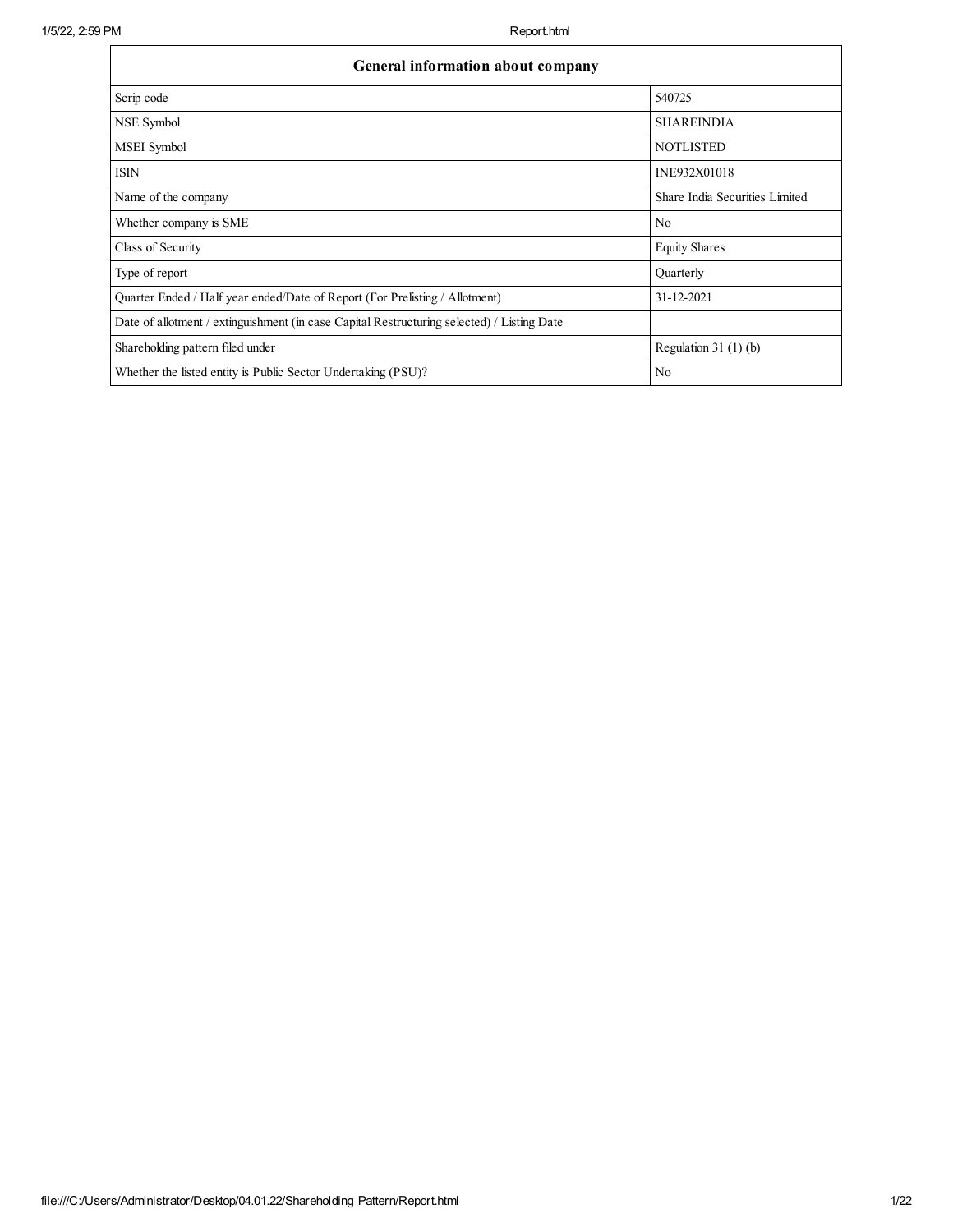|                       | Declaration                                                                               |                |                                |                       |                             |
|-----------------------|-------------------------------------------------------------------------------------------|----------------|--------------------------------|-----------------------|-----------------------------|
| Sr.<br>N <sub>0</sub> | Particular                                                                                | Yes/No         | Promoter and<br>Promoter Group | Public<br>shareholder | Non Promoter-<br>Non Public |
| 1                     | Whether the Listed Entity has issued any partly paid up shares?                           | No             | N <sub>0</sub>                 | N <sub>0</sub>        | N <sub>0</sub>              |
| $\overline{2}$        | Whether the Listed Entity has issued any Convertible Securities?                          | N <sub>0</sub> | N <sub>0</sub>                 | N <sub>0</sub>        | N <sub>0</sub>              |
| 3                     | Whether the Listed Entity has issued any Warrants?                                        | No             | N <sub>0</sub>                 | N <sub>0</sub>        | N <sub>0</sub>              |
| $\overline{4}$        | Whether the Listed Entity has any shares against which<br>depository receipts are issued? | No             | N <sub>0</sub>                 | N <sub>0</sub>        | N <sub>0</sub>              |
| 5                     | Whether the Listed Entity has any shares in locked-in?                                    | No             | N <sub>0</sub>                 | N <sub>0</sub>        | N <sub>0</sub>              |
| 6                     | Whether any shares held by promoters are pledge or otherwise<br>encumbered?               | Yes            | Yes                            |                       |                             |
| $\overline{7}$        | Whether company has equity shares with differential voting<br>rights?                     | No             | No                             | N <sub>0</sub>        | N <sub>0</sub>              |
| 8                     | Whether the listed entity has any significant beneficial owner?                           | N <sub>0</sub> |                                |                       |                             |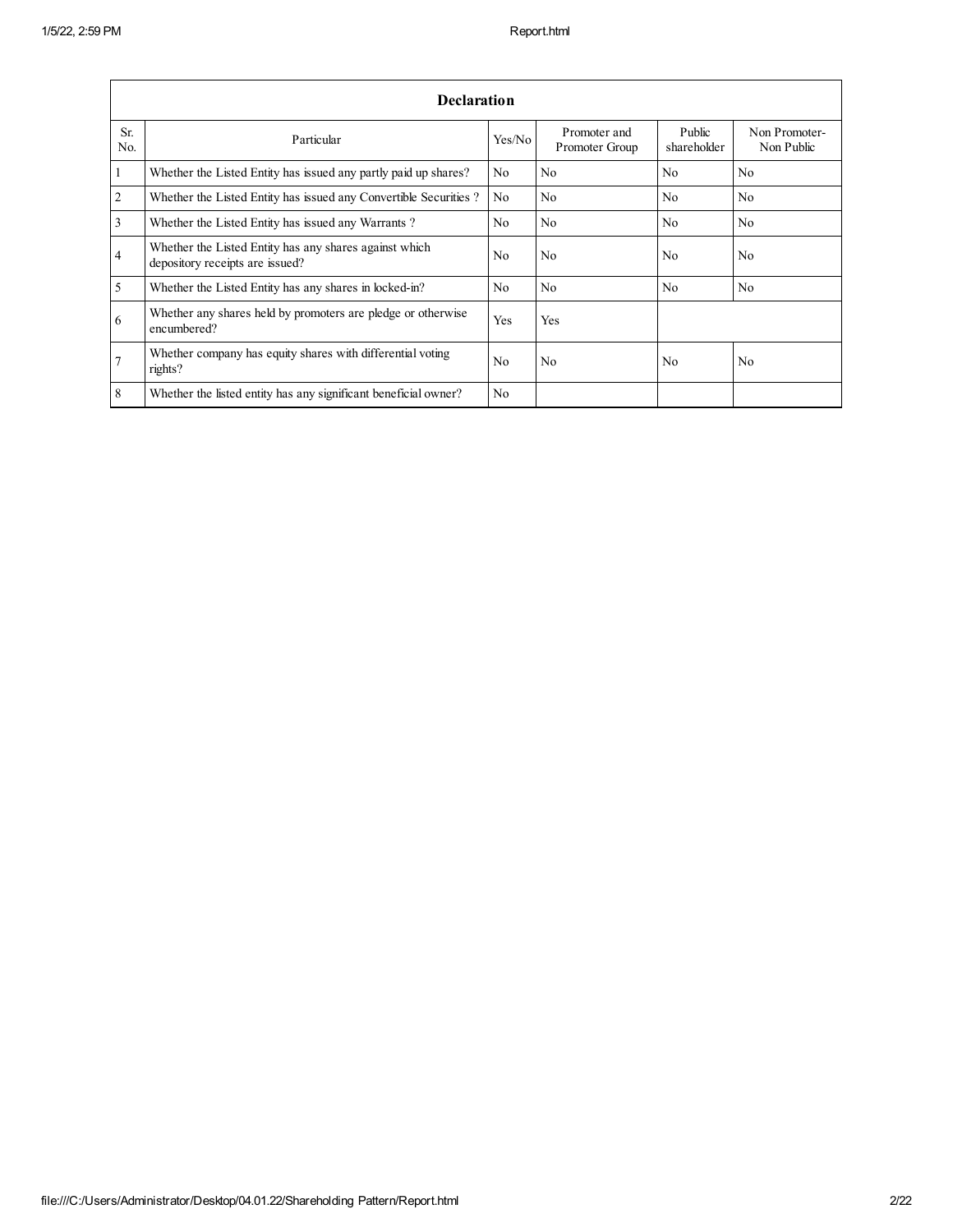$\overline{\phantom{a}}$ 

|                 |                                           |              |                       |                             |                          |                              | Table 1 - Summary Statement holding of specified securities |                           |               |                                      |                       |
|-----------------|-------------------------------------------|--------------|-----------------------|-----------------------------|--------------------------|------------------------------|-------------------------------------------------------------|---------------------------|---------------|--------------------------------------|-----------------------|
|                 | Category                                  | Nos. Of      | No. of<br>fully paid  | No. Of<br>Partly<br>paid-up | No. Of<br>shares         | Total nos.<br>shares         | Shareholding as a<br>% of total no. of                      | class of securities (IX)  |               | Number of Voting Rights held in each |                       |
| Category<br>(I) | of<br>shareholder                         | shareholders | up equity             | equity                      | underlying<br>Depository | held (VII)                   | shares (calculated<br>as per SCRR,                          | No of Voting (XIV) Rights |               |                                      | Total as              |
|                 | (II)                                      | (III)        | shares<br>held $(IV)$ | shares<br>held<br>(V)       | Receipts<br>(VI)         | $= (IV) +$<br>$(V)$ + $(VI)$ | 1957) (VIII) As a<br>% of $(A+B+C2)$                        | Class eg:<br>X            | Class<br>eg:y | Total                                | $a\%$ of<br>$(A+B+C)$ |
| (A)             | Promoter<br>&<br>Promoter<br>Group        | 22           | 17716896              |                             |                          | 17716896                     | 55.53                                                       | 17716896                  |               | 17716896 55.53                       |                       |
| (B)             | Public                                    | 15417        | 14189692              |                             |                          | 14189692                     | 44.47                                                       | 14189692                  |               | 14189692                             | 44.47                 |
| (C)             | Non<br>Promoter-<br>Non Public            |              |                       |                             |                          |                              |                                                             |                           |               |                                      |                       |
| (C1)            | <b>Shares</b><br>underlying<br><b>DRs</b> |              |                       |                             |                          |                              |                                                             |                           |               |                                      |                       |
| (C2)            | Shares held<br>by<br>Employee<br>Trusts   |              |                       |                             |                          |                              |                                                             |                           |               |                                      |                       |
|                 | Total                                     | 15439        | 31906588              |                             |                          | 31906588                     | 100                                                         | 31906588                  |               | 31906588                             | 100                   |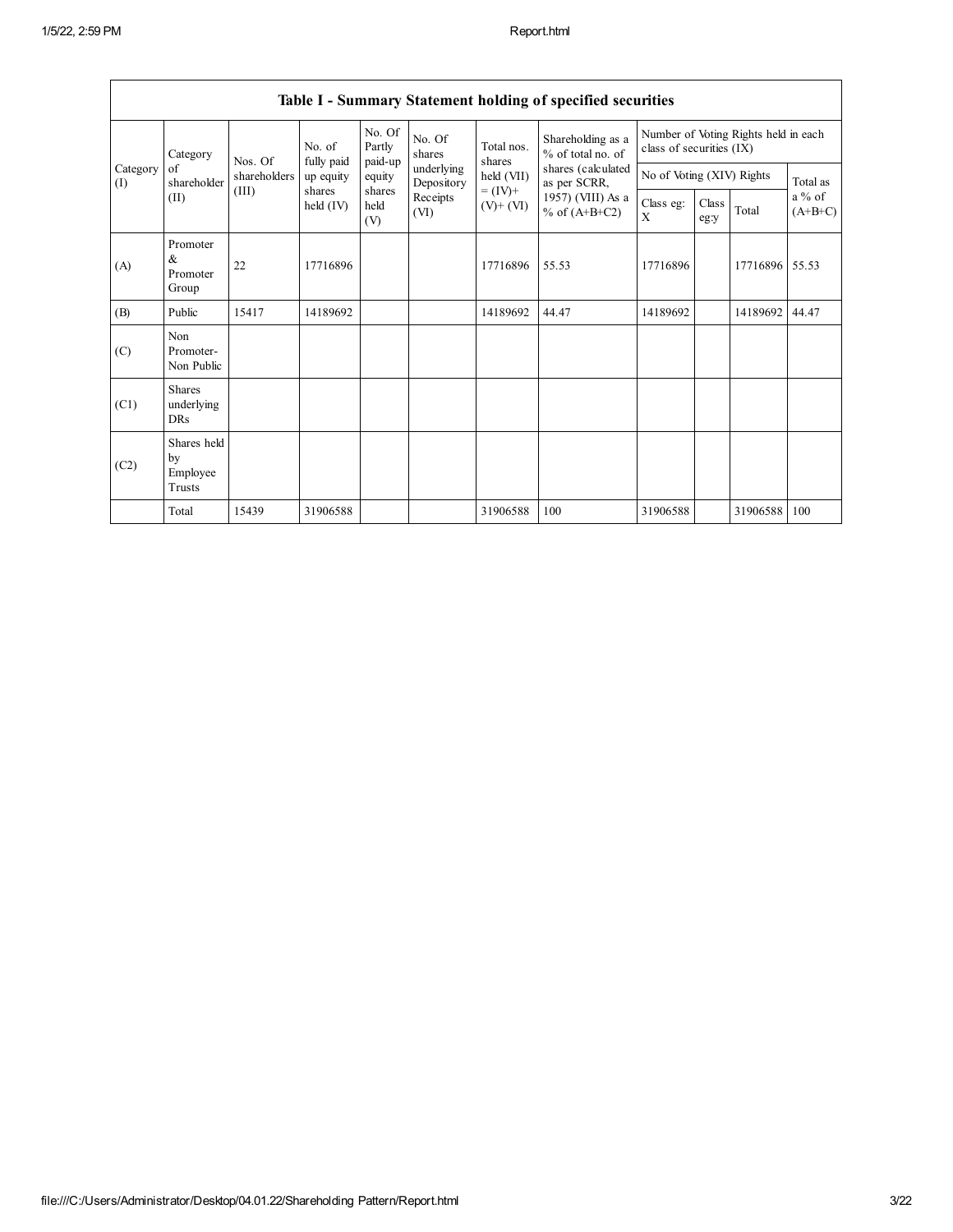$\mathsf I$ 

|          |                                           |                                                 |                                       |                                                           | Table I - Summary Statement holding of specified securities                                |            |                                                  |                                                                     |                                                         |                                           |
|----------|-------------------------------------------|-------------------------------------------------|---------------------------------------|-----------------------------------------------------------|--------------------------------------------------------------------------------------------|------------|--------------------------------------------------|---------------------------------------------------------------------|---------------------------------------------------------|-------------------------------------------|
| Category | Category<br>of                            | No. Of<br><b>Shares</b><br>Underlying           | No. of<br><b>Shares</b><br>Underlying | No. Of Shares<br>Underlying<br>Outstanding<br>convertible | Shareholding, as a %<br>assuming full<br>conversion of<br>convertible securities (         |            | Number of<br>Locked in<br>shares (XII)           | Number of<br>Shares pledged<br>or otherwise<br>encumbered<br>(XIII) |                                                         | Number of<br>equity shares                |
| (1)      | shareholder<br>(II)                       | Outstanding<br>convertible<br>securities<br>(X) | Outstanding<br>Warrants<br>$(X_i)$    | securities and<br>No. Of<br>Warrants (Xi)<br>(a)          | as a percentage of<br>diluted share capital)<br>$(XI) = (VII)+(X) As a$<br>% of $(A+B+C2)$ | No.<br>(a) | As a<br>$%$ of<br>total<br>Shares<br>held<br>(b) | No. $(a)$                                                           | As a<br>$%$ of<br>total<br><b>Shares</b><br>held<br>(b) | held in<br>dematerialized<br>form $(XIV)$ |
| (A)      | Promoter<br>&<br>Promoter<br>Group        |                                                 |                                       |                                                           | 55.53                                                                                      |            |                                                  | 1238000                                                             | 6.99                                                    | 17716896                                  |
| (B)      | Public                                    |                                                 |                                       |                                                           | 44.47                                                                                      |            |                                                  |                                                                     |                                                         | 14189692                                  |
| (C)      | Non<br>Promoter-<br>Non Public            |                                                 |                                       |                                                           |                                                                                            |            |                                                  |                                                                     |                                                         |                                           |
| (C1)     | <b>Shares</b><br>underlying<br><b>DRs</b> |                                                 |                                       |                                                           |                                                                                            |            |                                                  |                                                                     |                                                         |                                           |
| (C2)     | Shares held<br>by<br>Employee<br>Trusts   |                                                 |                                       |                                                           |                                                                                            |            |                                                  |                                                                     |                                                         |                                           |
|          | Total                                     |                                                 |                                       |                                                           | 100                                                                                        |            |                                                  | 1238000 3.88                                                        |                                                         | 31906588                                  |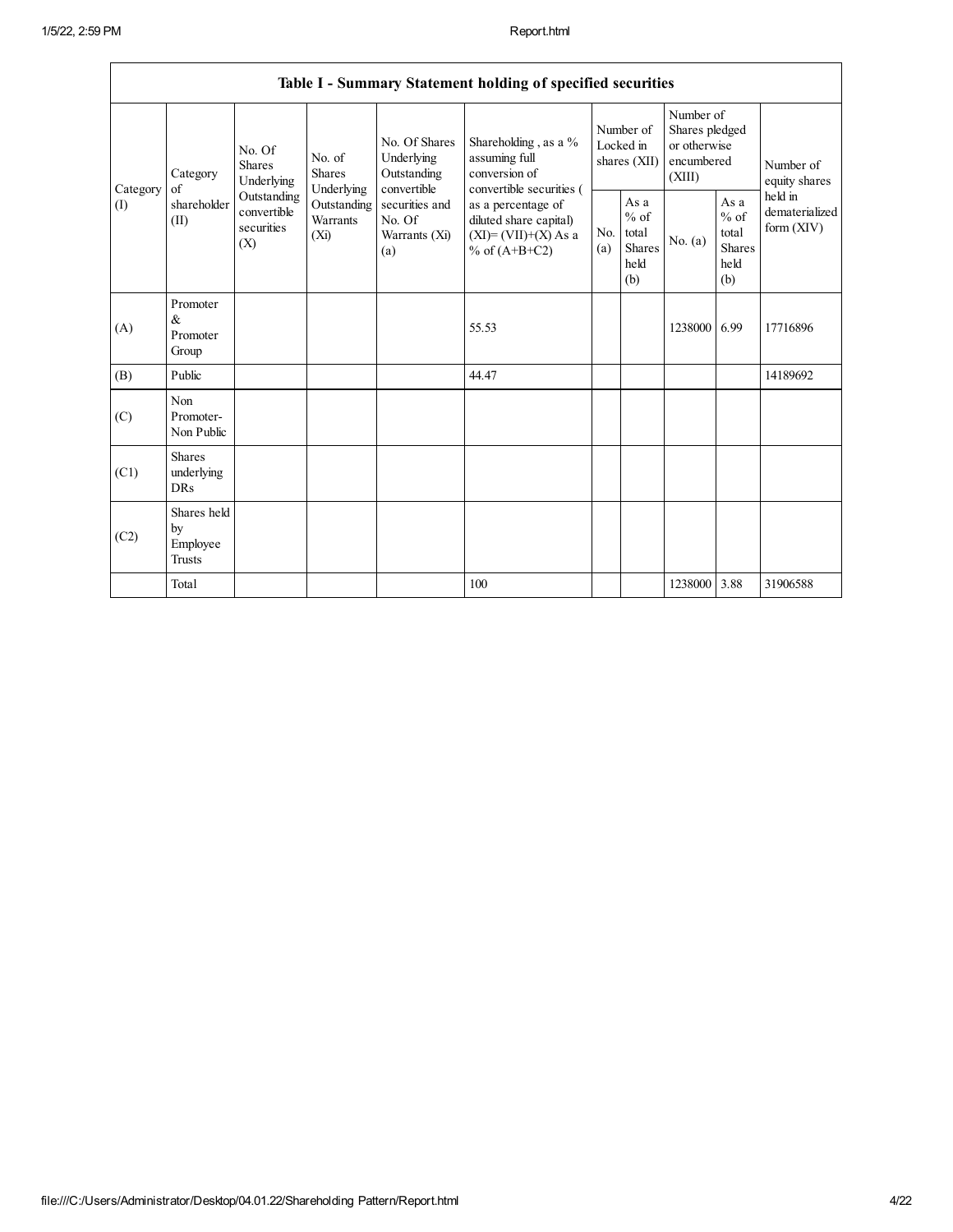|                                                                                                |                                                                                                                     |                         |                                   | No.<br>Of                       | No. Of                             |                                    | Shareholding<br>as a % of                            | each class of securities (IX) |               | Number of Voting Rights held in |                                     |
|------------------------------------------------------------------------------------------------|---------------------------------------------------------------------------------------------------------------------|-------------------------|-----------------------------------|---------------------------------|------------------------------------|------------------------------------|------------------------------------------------------|-------------------------------|---------------|---------------------------------|-------------------------------------|
| Sr.                                                                                            | Category &<br>Name of the                                                                                           | Nos. Of<br>shareholders | No. of<br>fully paid<br>up equity | Partly<br>paid-<br>up           | shares<br>underlying<br>Depository | Total nos.<br>shares<br>held (VII) | total no. of<br>shares<br>(calculated as             | No of Voting (XIV) Rights     |               |                                 | Total<br>as a                       |
|                                                                                                | Shareholders (I)                                                                                                    | (III)                   | shares<br>held (IV)               | equity<br>shares<br>held<br>(V) | Receipts<br>(VI)                   | $= (IV) +$<br>$(V)$ + $(VI)$       | per SCRR,<br>1957) (VIII)<br>As a % of<br>$(A+B+C2)$ | Class eg:<br>X                | Class<br>eg:y | Total                           | $%$ of<br>Total<br>Voting<br>rights |
| A                                                                                              | Table II - Statement showing shareholding pattern of the Promoter and Promoter Group                                |                         |                                   |                                 |                                    |                                    |                                                      |                               |               |                                 |                                     |
| (1)                                                                                            | Indian                                                                                                              |                         |                                   |                                 |                                    |                                    |                                                      |                               |               |                                 |                                     |
| (a)                                                                                            | Individuals/Hindu<br>undivided Family                                                                               | $\overline{4}$          | 5136030                           |                                 |                                    | 5136030                            | 16.1                                                 | 5136030                       |               | 5136030                         | 16.1                                |
| (d)                                                                                            | Any Other<br>(specify)                                                                                              | 18                      | 12580866                          |                                 |                                    | 12580866                           | 39.43                                                | 12580866                      |               | 12580866                        | 39.43                               |
| Sub-Total<br>(A)(1)                                                                            |                                                                                                                     | 22                      | 17716896                          |                                 |                                    | 17716896                           | 55.53                                                | 17716896                      |               | 17716896 55.53                  |                                     |
| (2)                                                                                            | Foreign                                                                                                             |                         |                                   |                                 |                                    |                                    |                                                      |                               |               |                                 |                                     |
| Total<br>Shareholding<br>of Promoter<br>and<br>Promoter<br>Group $(A)=$<br>$(A)(1)+(A)$<br>(2) |                                                                                                                     | 22                      | 17716896                          |                                 |                                    | 17716896                           | 55.53                                                | 17716896                      |               | 17716896 55.53                  |                                     |
| B                                                                                              | Table III - Statement showing shareholding pattern of the Public shareholder                                        |                         |                                   |                                 |                                    |                                    |                                                      |                               |               |                                 |                                     |
| (1)                                                                                            | Institutions                                                                                                        |                         |                                   |                                 |                                    |                                    |                                                      |                               |               |                                 |                                     |
| (e)                                                                                            | Foreign Portfolio<br>Investors                                                                                      | 12                      | 202107                            |                                 |                                    | 202107                             | 0.63                                                 | 202107                        |               | 202107                          | 0.63                                |
| Sub-Total<br>(B)(1)                                                                            |                                                                                                                     | 12                      | 202107                            |                                 |                                    | 202107                             | 0.63                                                 | 202107                        |               | 202107                          | 0.63                                |
| (3)                                                                                            | Non-institutions                                                                                                    |                         |                                   |                                 |                                    |                                    |                                                      |                               |               |                                 |                                     |
| (a(i))                                                                                         | Individuals -<br>i.Individual<br>shareholders<br>holding nominal<br>share capital up<br>to Rs. 2 lakhs.             | 14770                   | 2274302                           |                                 |                                    | 2274302                            | 7.13                                                 | 2274302                       |               | 2274302                         | 7.13                                |
| (a(ii))                                                                                        | Individuals - ii.<br>Individual<br>shareholders<br>holding nominal<br>share capital in<br>excess of Rs. 2<br>lakhs. | 63                      | 6918865                           |                                 |                                    | 6918865                            | 21.68                                                | 6918865                       |               | 6918865                         | 21.68                               |
| (e)                                                                                            | Any Other<br>(specify)                                                                                              | 572                     | 4794418                           |                                 |                                    | 4794418                            | 15.03                                                | 4794418                       |               | 4794418                         | 15.03                               |
| Sub-Total<br>(B)(3)                                                                            |                                                                                                                     | 15405                   | 13987585                          |                                 |                                    | 13987585                           | 43.84                                                | 13987585                      |               | 13987585                        | 43.84                               |
| <b>Total Public</b><br>Shareholding<br>$(B)=(B)(1)+$<br>$(B)(2)+(B)$<br>(3)                    |                                                                                                                     | 15417                   | 14189692                          |                                 |                                    | 14189692                           | 44.47                                                | 14189692                      |               | 14189692                        | 44.47                               |
| $\mathsf{C}$                                                                                   | Table IV - Statement showing shareholding pattern of the Non Promoter- Non Public shareholder                       |                         |                                   |                                 |                                    |                                    |                                                      |                               |               |                                 |                                     |
| Total (<br>$A+B+C2$ )                                                                          |                                                                                                                     | 15439                   | 31906588                          |                                 |                                    | 31906588                           | 100                                                  | 31906588                      |               | 31906588                        | 100                                 |
| Total                                                                                          |                                                                                                                     | 15439                   | 31906588                          |                                 |                                    | 31906588                           | 100                                                  | 31906588                      |               | 31906588                        | 100                                 |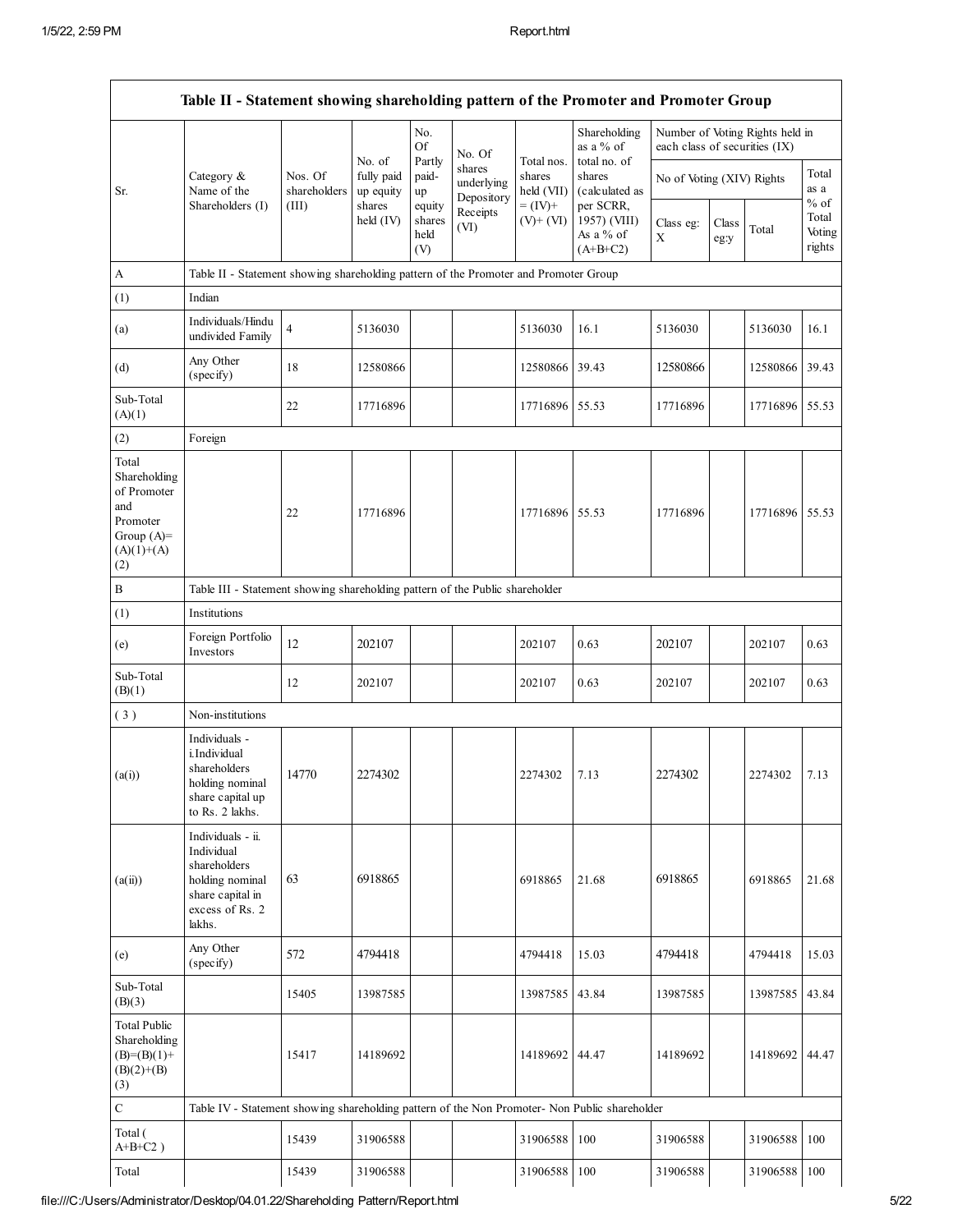| 1/5/22, 2:59 PM |  |  | Report.html<br>. |  |  |  |
|-----------------|--|--|------------------|--|--|--|
| $(A+B+C)$       |  |  |                  |  |  |  |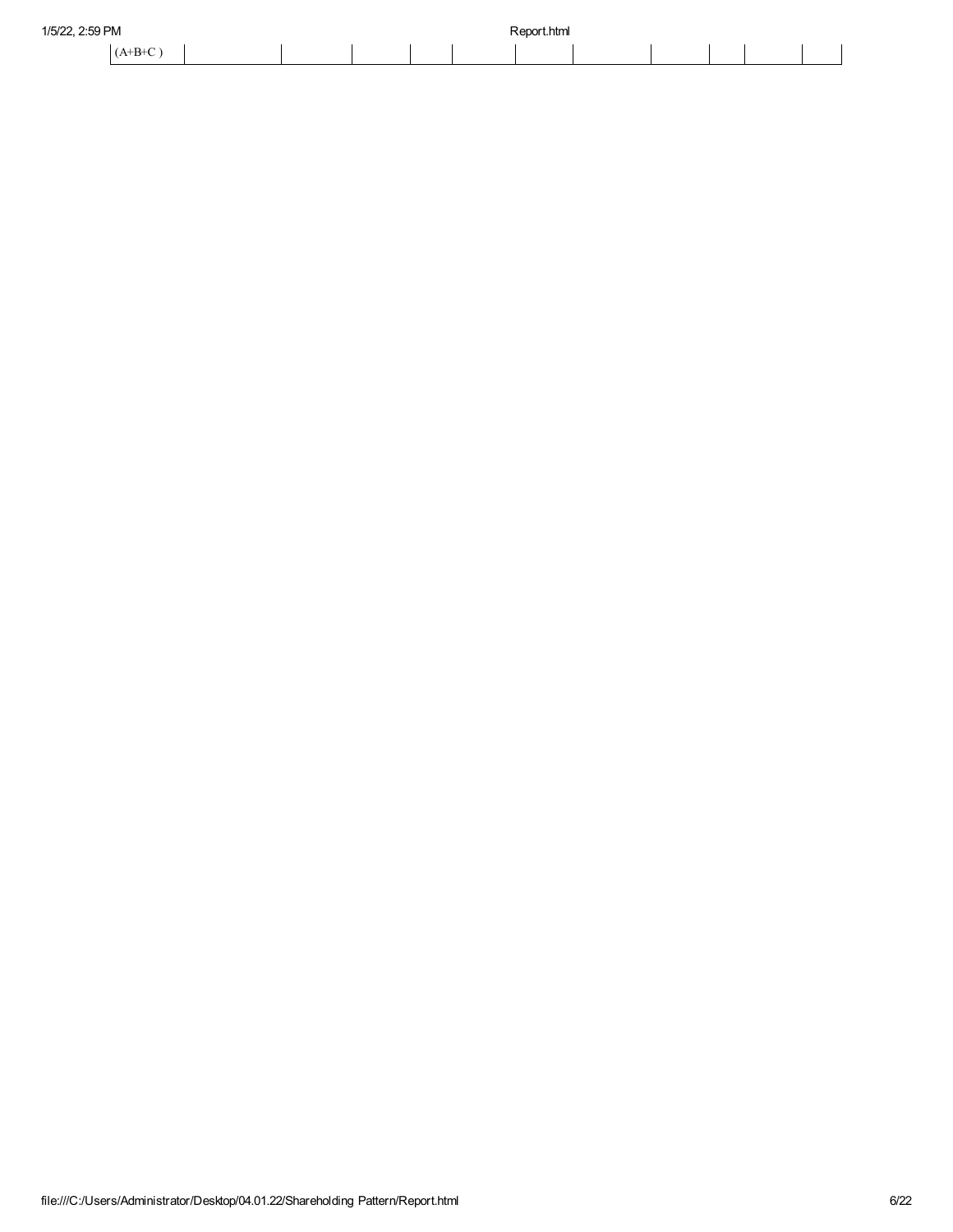|                                                                                         |                                              |                                              |                                                                  | Table II - Statement showing shareholding pattern of the Promoter and Promoter Group          |            |                                                  |                                                                     |                                                  |                                         |
|-----------------------------------------------------------------------------------------|----------------------------------------------|----------------------------------------------|------------------------------------------------------------------|-----------------------------------------------------------------------------------------------|------------|--------------------------------------------------|---------------------------------------------------------------------|--------------------------------------------------|-----------------------------------------|
|                                                                                         | No. Of<br><b>Shares</b><br>Underlying        | No. of<br><b>Shares</b><br>Underlying        | No. Of Shares<br>Underlying<br>Outstanding                       | Shareholding, as a %<br>assuming full conversion of<br>convertible securities (as a           |            | Number of<br>Locked in<br>shares (XII)           | Number of<br>Shares pledged<br>or otherwise<br>encumbered<br>(XIII) |                                                  | Number of<br>equity shares              |
| Sr.                                                                                     | Outstanding<br>convertible<br>securities (X) | Outstanding<br>Warrants<br>(X <sub>i</sub> ) | convertible<br>securities and<br>No. Of Warrants<br>$(Xi)$ $(a)$ | percentage of diluted share<br>capital) $(XI) = (VII)+(X) As$<br>a % of $(A+B+C2)$            | No.<br>(a) | As a<br>$%$ of<br>total<br>Shares<br>held<br>(b) | No. $(a)$                                                           | As a<br>$%$ of<br>total<br>Shares<br>held<br>(b) | held in<br>dematerialized<br>form (XIV) |
| A                                                                                       |                                              |                                              |                                                                  | Table II - Statement showing shareholding pattern of the Promoter and Promoter Group          |            |                                                  |                                                                     |                                                  |                                         |
| (1)                                                                                     | Indian                                       |                                              |                                                                  |                                                                                               |            |                                                  |                                                                     |                                                  |                                         |
| (a)                                                                                     |                                              |                                              |                                                                  | 16.1                                                                                          |            |                                                  | $\boldsymbol{0}$                                                    | $\boldsymbol{0}$                                 | 5136030                                 |
| (d)                                                                                     |                                              |                                              |                                                                  | 39.43                                                                                         |            |                                                  | 1238000                                                             | 9.84                                             | 12580866                                |
| Sub-Total (A)<br>(1)                                                                    |                                              |                                              |                                                                  | 55.53                                                                                         |            |                                                  | 1238000                                                             | 6.99                                             | 17716896                                |
| (2)                                                                                     | Foreign                                      |                                              |                                                                  |                                                                                               |            |                                                  |                                                                     |                                                  |                                         |
| Total<br>Shareholding<br>of Promoter<br>and Promoter<br>Group $(A)=$<br>$(A)(1)+(A)(2)$ |                                              |                                              |                                                                  | 55.53                                                                                         |            |                                                  | 1238000 6.99                                                        |                                                  | 17716896                                |
| B                                                                                       |                                              |                                              |                                                                  | Table III - Statement showing shareholding pattern of the Public shareholder                  |            |                                                  |                                                                     |                                                  |                                         |
| (1)                                                                                     | Institutions                                 |                                              |                                                                  |                                                                                               |            |                                                  |                                                                     |                                                  |                                         |
| (e)                                                                                     |                                              |                                              |                                                                  | 0.63                                                                                          |            |                                                  |                                                                     |                                                  | 202107                                  |
| Sub-Total $(B)$<br>(1)                                                                  |                                              |                                              |                                                                  | 0.63                                                                                          |            |                                                  |                                                                     |                                                  | 202107                                  |
| (3)                                                                                     | Non-institutions                             |                                              |                                                                  |                                                                                               |            |                                                  |                                                                     |                                                  |                                         |
| (a(i))                                                                                  |                                              |                                              |                                                                  | 7.13                                                                                          |            |                                                  |                                                                     |                                                  | 2274302                                 |
| (a(ii))                                                                                 |                                              |                                              |                                                                  | 21.68                                                                                         |            |                                                  |                                                                     |                                                  | 6918865                                 |
| (e)                                                                                     |                                              |                                              |                                                                  | 15.03                                                                                         |            |                                                  |                                                                     |                                                  | 4794418                                 |
| Sub-Total $(B)$<br>(3)                                                                  |                                              |                                              |                                                                  | 43.84                                                                                         |            |                                                  |                                                                     |                                                  | 13987585                                |
| <b>Total Public</b><br>Shareholding<br>$(B)=(B)(1)+$<br>$(B)(2)+(B)(3)$                 |                                              |                                              |                                                                  | 44.47                                                                                         |            |                                                  |                                                                     |                                                  | 14189692                                |
| $\mathbf C$                                                                             |                                              |                                              |                                                                  | Table IV - Statement showing shareholding pattern of the Non Promoter- Non Public shareholder |            |                                                  |                                                                     |                                                  |                                         |
| Total (<br>$A+B+C2$ )                                                                   |                                              |                                              |                                                                  | 100                                                                                           |            |                                                  |                                                                     |                                                  | 31906588                                |
| Total $(A+B+C)$<br>$\mathcal{E}$                                                        |                                              |                                              |                                                                  | 100                                                                                           |            |                                                  | 1238000 3.88                                                        |                                                  | 31906588                                |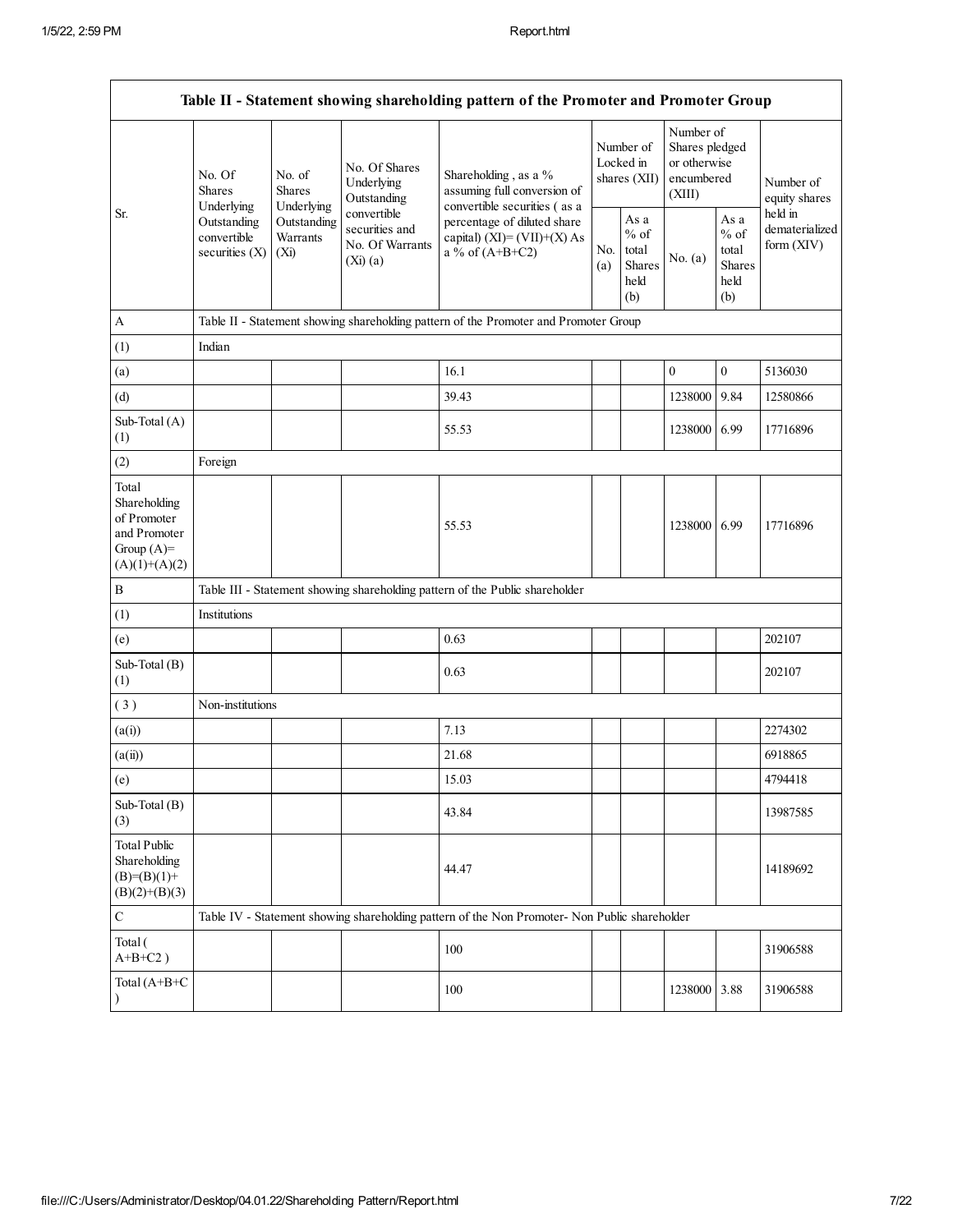|                                                                                                                                                                                          |                                                               |                  | Individuals/Hindu undivided Family |                |                       |
|------------------------------------------------------------------------------------------------------------------------------------------------------------------------------------------|---------------------------------------------------------------|------------------|------------------------------------|----------------|-----------------------|
| Searial No.                                                                                                                                                                              | $\mathbf{1}$                                                  | $\boldsymbol{2}$ | 3                                  | $\overline{4}$ |                       |
| Name of the<br>Shareholders (I)                                                                                                                                                          | Yash Pal Gupta                                                | Rajesh Gupta     | Parveen Gupta                      | Sachin Gupta   | Click here to go back |
| PAN (II)                                                                                                                                                                                 | AABPY3801C                                                    | AAGPG1933N       | ACAPG7884N                         | AEMPG2079R     | Total                 |
| No. of fully paid<br>up equity shares<br>held (IV)                                                                                                                                       | 101123                                                        | 2078884          | 1858823                            | 1097200        | 5136030               |
| No. Of Partly paid-<br>up equity shares<br>held (V)                                                                                                                                      |                                                               |                  |                                    |                |                       |
| No. Of shares<br>underlying<br>Depository<br>Receipts (VI)                                                                                                                               |                                                               |                  |                                    |                |                       |
| Total nos. shares<br>held $(VII) = (IV) +$<br>$(V)$ + $(VI)$                                                                                                                             | 101123                                                        | 2078884          | 1858823                            | 1097200        | 5136030               |
| Shareholding as a<br>% of total no. of<br>shares (calculated<br>as per SCRR,<br>1957) (VIII) As a<br>% of $(A+B+C2)$                                                                     | 0.32                                                          | 6.52             | 5.83                               | 3.44           | 16.1                  |
|                                                                                                                                                                                          | Number of Voting Rights held in each class of securities (IX) |                  |                                    |                |                       |
| Class eg:X                                                                                                                                                                               | 101123                                                        | 2078884          | 1858823                            | 1097200        | 5136030               |
| Class eg:y                                                                                                                                                                               |                                                               |                  |                                    |                |                       |
| Total                                                                                                                                                                                    | 101123                                                        | 2078884          | 1858823                            | 1097200        | 5136030               |
| Total as a % of<br>Total Voting rights                                                                                                                                                   | 0.32                                                          | 6.52             | 5.83                               | 3.44           | 16.1                  |
| No. Of Shares<br>Underlying<br>Outstanding<br>convertible<br>securities $(X)$                                                                                                            |                                                               |                  |                                    |                |                       |
| No. of Shares<br>Underlying<br>Outstanding<br>Warrants (Xi)                                                                                                                              |                                                               |                  |                                    |                |                       |
| No. Of Shares<br>Underlying<br>Outstanding<br>convertible<br>securities and No.<br>Of Warrants (Xi)<br>(a)                                                                               |                                                               |                  |                                    |                |                       |
| Shareholding, as a<br>% assuming full<br>conversion of<br>convertible<br>securities (as a<br>percentage of<br>diluted share<br>capital) (XI)=<br>$(VII)+(Xi)(a)$ As a<br>% of $(A+B+C2)$ | 0.32                                                          | 6.52             | 5.83                               | 3.44           | 16.1                  |
| Number of Locked in shares (XII)                                                                                                                                                         |                                                               |                  |                                    |                |                       |
| No. $(a)$                                                                                                                                                                                |                                                               |                  |                                    |                |                       |
| As a % of total<br>Shares held (b)                                                                                                                                                       |                                                               |                  |                                    |                |                       |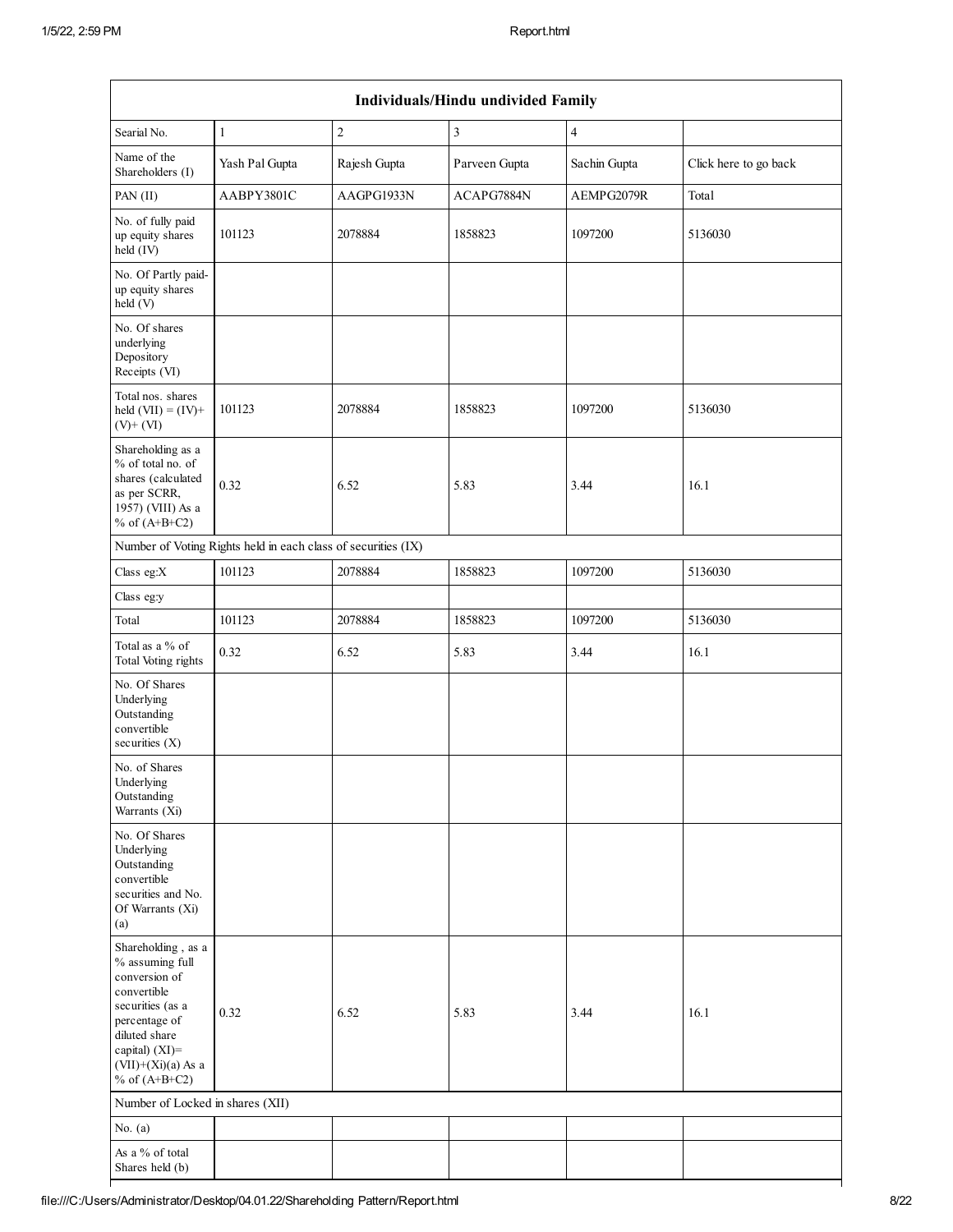|                                                                    | Number of Shares pledged or otherwise encumbered (XIII) |          |          |          |         |
|--------------------------------------------------------------------|---------------------------------------------------------|----------|----------|----------|---------|
| No. $(a)$                                                          |                                                         |          | $\theta$ |          |         |
| As a % of total<br>Shares held (b)                                 | $\theta$                                                |          | $\bf{0}$ |          |         |
| Number of equity<br>shares held in<br>dematerialized<br>form (XIV) | 101123                                                  | 2078884  | 1858823  | 1097200  | 5136030 |
| Reason for not providing PAN                                       |                                                         |          |          |          |         |
| Reason for not<br>providing PAN                                    |                                                         |          |          |          |         |
| Shareholder type                                                   | Promoter                                                | Promoter | Promoter | Promoter |         |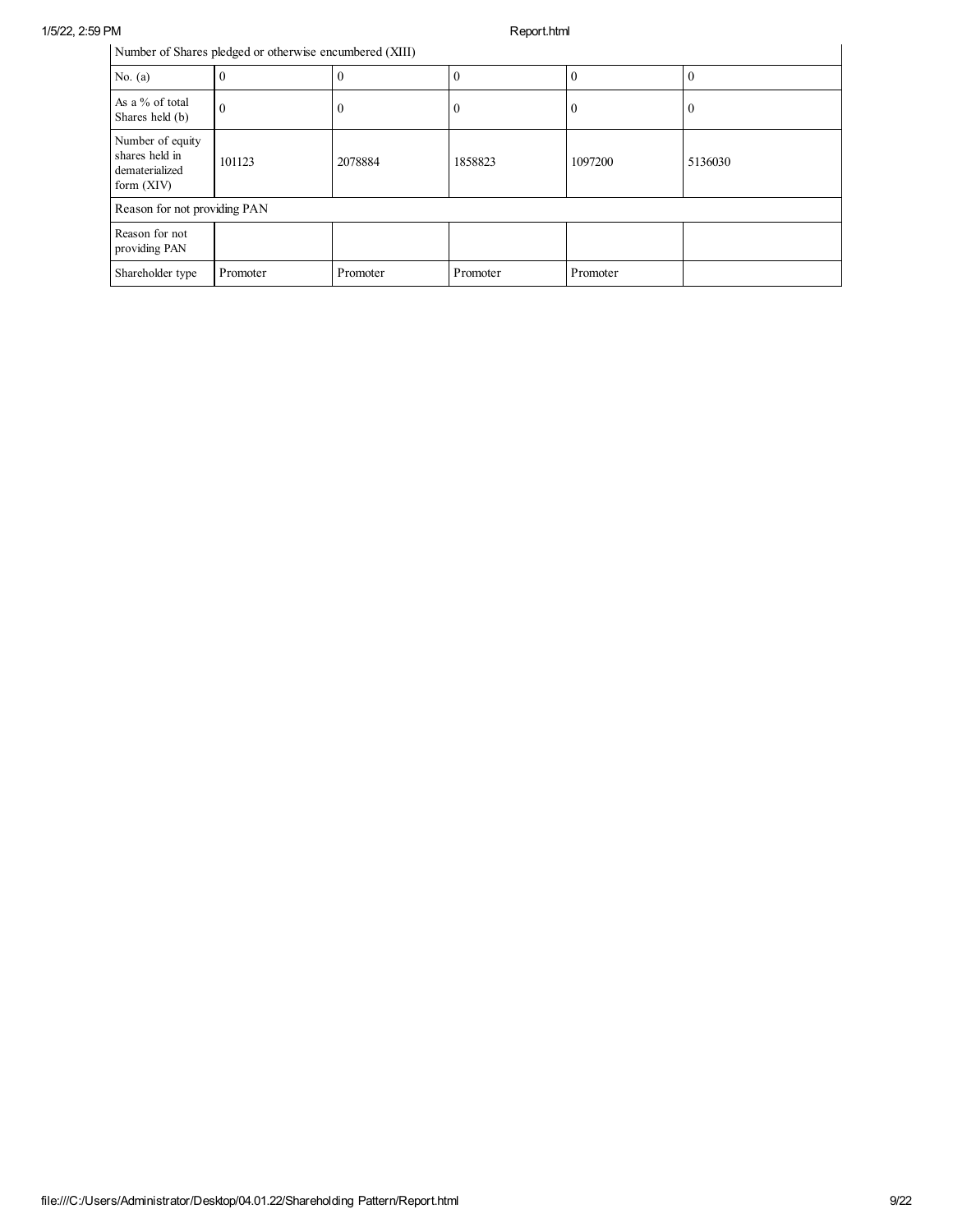| Searial No.                                                                                                                 | $\mathbf{1}$                   | $\overline{c}$                         | $\mathfrak{Z}$                         | $\overline{4}$                         | 5                                      | $\sqrt{6}$                             | $\overline{7}$                         |
|-----------------------------------------------------------------------------------------------------------------------------|--------------------------------|----------------------------------------|----------------------------------------|----------------------------------------|----------------------------------------|----------------------------------------|----------------------------------------|
| Category                                                                                                                    | Partnership<br>Firms           | Director or<br>Director's<br>Relatives | Director or<br>Director's<br>Relatives | Director or<br>Director's<br>Relatives | Director or<br>Director's<br>Relatives | Director or<br>Director's<br>Relatives | Director or<br>Director's<br>Relatives |
| Name of the<br>Shareholders (I)                                                                                             | Skyveil Trade<br>Solutions LLP | Parveen Gupta<br>${\rm HUF}$           | Yash Pal HUF                           | Rajesh Kumar<br>${\rm HUF}$            | Suman Gupta                            | Rekha Gupta                            | Sachin Gupta<br>${\rm HUF}$            |
| PAN (II)                                                                                                                    | ADGFS0224B                     | AAAHP7090R                             | AAAHY2937C                             | AABHR5315J                             | AAHPG4506G                             | AAOPG3268L                             | AAPHS5011J                             |
| No. of the<br>Shareholders (I)                                                                                              | $\mathbf{1}$                   | 1                                      | 1                                      | 1                                      | 1                                      | 1                                      | 1                                      |
| No. of fully paid<br>up equity shares<br>held (IV)                                                                          | 638000                         | 85200                                  | 78800                                  | 89600                                  | 1148910                                | 1416265                                | 183200                                 |
| No. Of Partly paid-<br>up equity shares<br>held(V)                                                                          |                                |                                        |                                        |                                        |                                        |                                        |                                        |
| No. Of shares<br>underlying<br>Depository<br>Receipts (VI)                                                                  |                                |                                        |                                        |                                        |                                        |                                        |                                        |
| Total nos. shares<br>held $(VII) = (IV) +$<br>$(V)$ + $(VI)$                                                                | 638000                         | 85200                                  | 78800                                  | 89600                                  | 1148910                                | 1416265                                | 183200                                 |
| Shareholding as a<br>% of total no. of<br>shares (calculated<br>as per SCRR,<br>1957) (VIII) As a<br>% of $(A+B+C2)$        | $\sqrt{2}$                     | 0.27                                   | 0.25                                   | 0.28                                   | 3.6                                    | 4.44                                   | 0.57                                   |
| Number of Voting Rights held in each class of securities (IX)                                                               |                                |                                        |                                        |                                        |                                        |                                        |                                        |
| Class eg: X                                                                                                                 | 638000                         | 85200                                  | 78800                                  | 89600                                  | 1148910                                | 1416265                                | 183200                                 |
| Class eg:y                                                                                                                  |                                |                                        |                                        |                                        |                                        |                                        |                                        |
| Total                                                                                                                       | 638000                         | 85200                                  | 78800                                  | 89600                                  | 1148910                                | 1416265                                | 183200                                 |
| Total as a $\%$ of<br>Total Voting rights                                                                                   | $\sqrt{2}$                     | 0.27                                   | 0.25                                   | 0.28                                   | 3.6                                    | 4.44                                   | 0.57                                   |
| No. Of Shares<br>Underlying<br>Outstanding<br>convertible<br>securities $(X)$                                               |                                |                                        |                                        |                                        |                                        |                                        |                                        |
| No. of Shares<br>Underlying<br>Outstanding<br>Warrants (Xi)                                                                 |                                |                                        |                                        |                                        |                                        |                                        |                                        |
| No. Of Shares<br>Underlying<br>Outstanding<br>convertible<br>securities and No.<br>Of Warrants (Xi)<br>(a)                  |                                |                                        |                                        |                                        |                                        |                                        |                                        |
| Shareholding, as a<br>% assuming full<br>conversion of<br>convertible<br>securities (as a<br>percentage of<br>diluted share | $\boldsymbol{2}$               | 0.27                                   | 0.25                                   | 0.28                                   | 3.6                                    | 4.44                                   | 0.57                                   |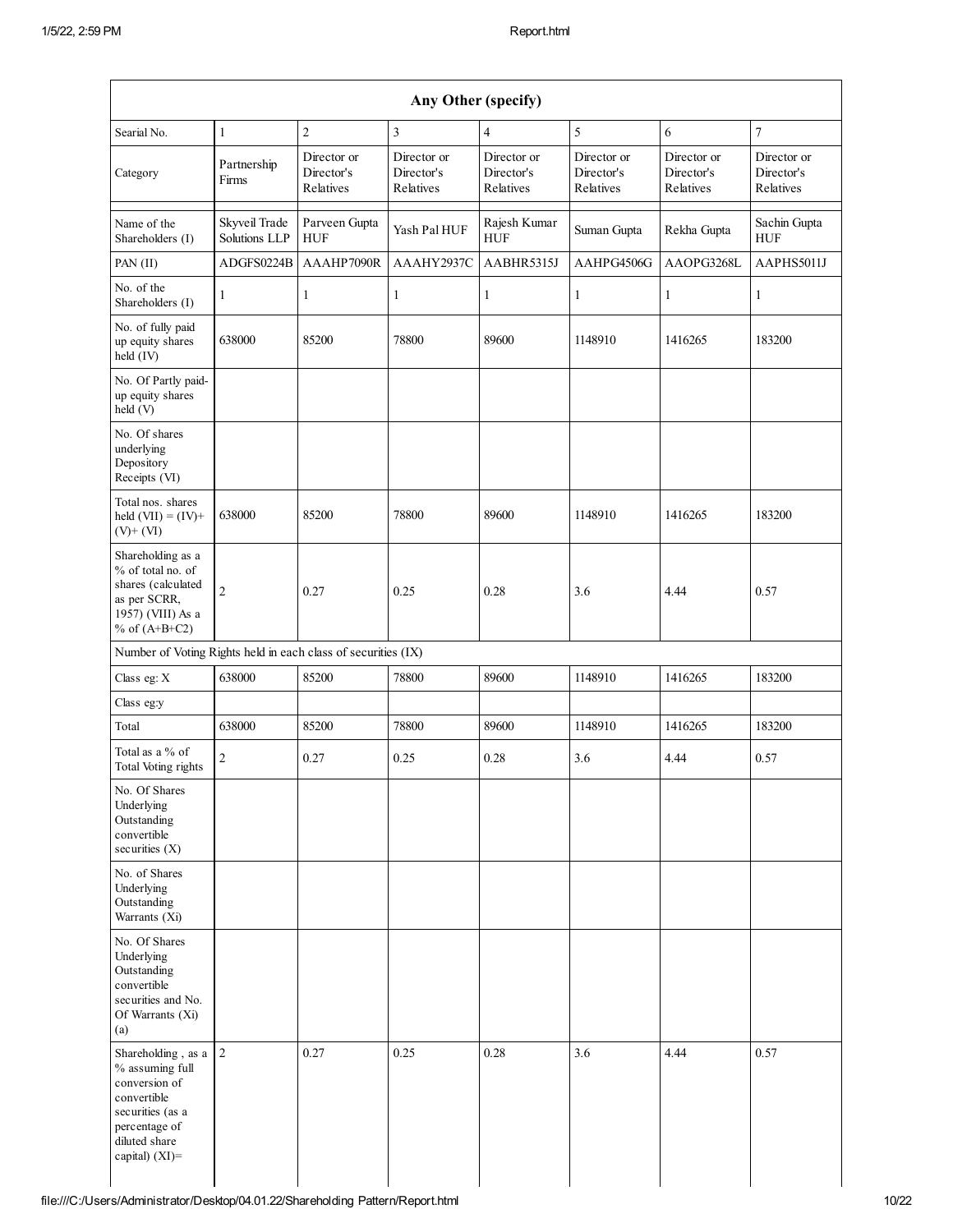| 1/5/22, 2:59 PM |                                                                      |                   |                   |                   | Report.html       |                   |                   |                |
|-----------------|----------------------------------------------------------------------|-------------------|-------------------|-------------------|-------------------|-------------------|-------------------|----------------|
|                 | $(VII)+(X)$ As a %<br>of $(A+B+C2)$                                  |                   |                   |                   |                   |                   |                   |                |
|                 | Number of Locked in shares (XII)                                     |                   |                   |                   |                   |                   |                   |                |
|                 | No. $(a)$                                                            |                   |                   |                   |                   |                   |                   |                |
|                 | As a % of total<br>Shares held (b)                                   |                   |                   |                   |                   |                   |                   |                |
|                 | Number of Shares pledged or otherwise encumbered (XIII)              |                   |                   |                   |                   |                   |                   |                |
|                 | No. $(a)$                                                            | 638000            | $\mathbf{0}$      | $\theta$          | $\theta$          | $\mathbf{0}$      | $\theta$          | $\mathbf{0}$   |
|                 | As a % of total<br>Shares held (b)                                   | 100               | $\theta$          | $\theta$          | $\mathbf{0}$      | $\mathbf{0}$      | $\theta$          | $\mathbf{0}$   |
|                 | Number of equity<br>shares held in<br>dematerialized<br>form $(XIV)$ | 638000            | 85200             | 78800             | 89600             | 1148910           | 1416265           | 183200         |
|                 | Reason for not providing PAN                                         |                   |                   |                   |                   |                   |                   |                |
|                 | Reason for not<br>providing PAN                                      |                   |                   |                   |                   |                   |                   |                |
|                 | Shareholder type                                                     | Promoter<br>Group | Promoter<br>Group | Promoter<br>Group | Promoter<br>Group | Promoter<br>Group | Promoter<br>Group | Promoter Group |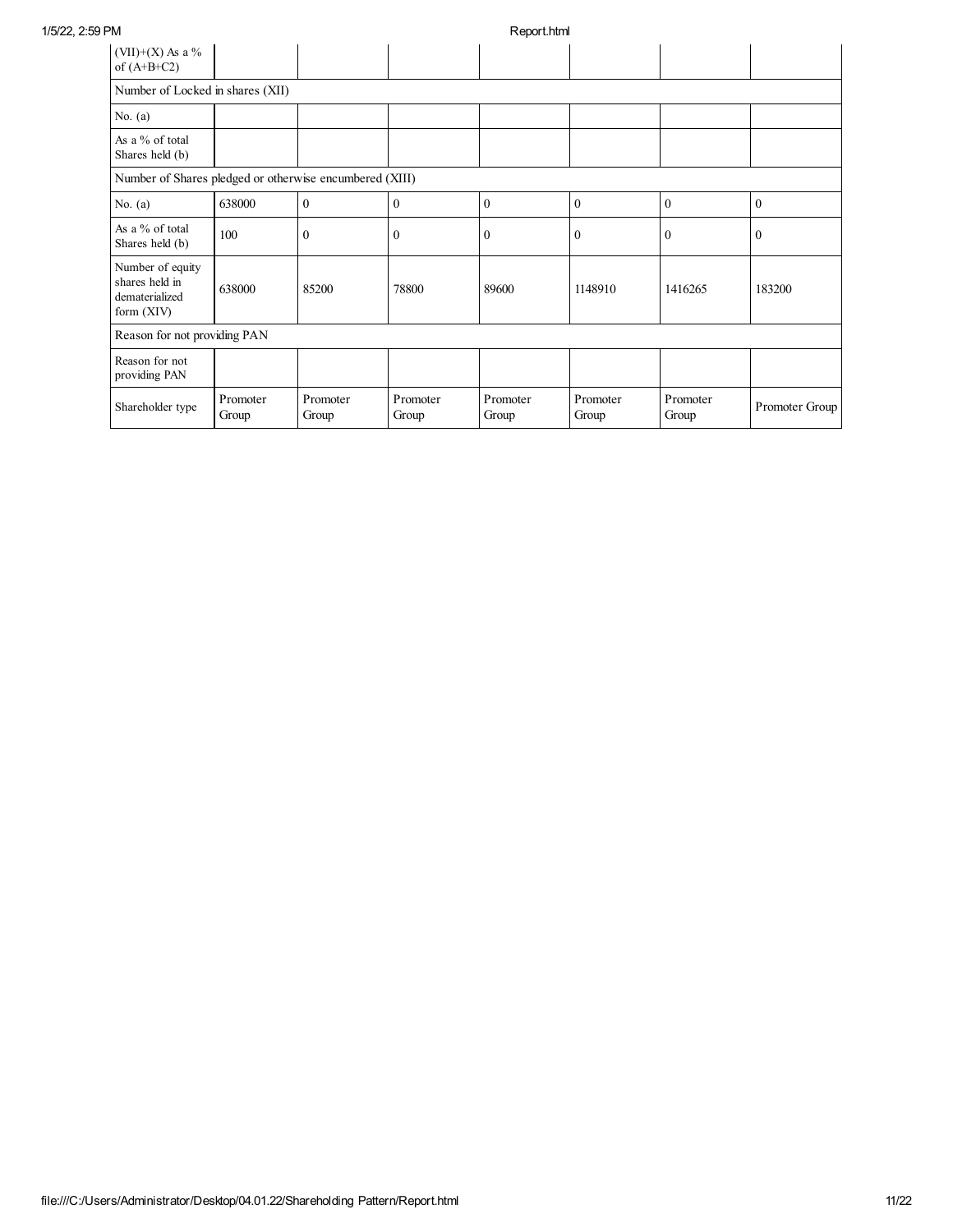| Searial No.                                                                                                                                      | $\,8\,$                                | 9                                      | $10\,$                                 | 11                                     | 12                                     | 13                                     | 14                                     |
|--------------------------------------------------------------------------------------------------------------------------------------------------|----------------------------------------|----------------------------------------|----------------------------------------|----------------------------------------|----------------------------------------|----------------------------------------|----------------------------------------|
| Category                                                                                                                                         | Director or<br>Director's<br>Relatives | Director or<br>Director's<br>Relatives | Director or<br>Director's<br>Relatives | Director or<br>Director's<br>Relatives | Director or<br>Director's<br>Relatives | Director or<br>Director's<br>Relatives | Director or<br>Director's<br>Relatives |
| Name of the<br>Shareholders (I)                                                                                                                  | Rachit Gupta<br><b>HUF</b>             | Saroj Gupta                            | Sukriti Gupta                          | Sonam Gupta                            | Saurabh Gupta                          | Tripti Gupta                           | Rohin Gupta                            |
| PAN (II)                                                                                                                                         | AARHR4330M                             | ACAPG4673M                             | ACAPG4674N                             | AGNPV7533N                             | AHZPG0315L                             | AIXPG2163K                             | ALMPG1616R                             |
| No. of the<br>Shareholders (I)                                                                                                                   | $\mathbf{1}$                           | 1                                      | 1                                      | 1                                      | $\mathbf{1}$                           | 1                                      | $\mathbf{1}$                           |
| No. of fully paid<br>up equity shares<br>held (IV)                                                                                               | 15000                                  | 1765600                                | 800000                                 | 54000                                  | 1364412                                | 1189667                                | 1323312                                |
| No. Of Partly paid-<br>up equity shares<br>held(V)                                                                                               |                                        |                                        |                                        |                                        |                                        |                                        |                                        |
| No. Of shares<br>underlying<br>Depository<br>Receipts (VI)                                                                                       |                                        |                                        |                                        |                                        |                                        |                                        |                                        |
| Total nos. shares<br>held $(VII) = (IV) +$<br>$(V)$ + $(VI)$                                                                                     | 15000                                  | 1765600                                | 800000                                 | 54000                                  | 1364412                                | 1189667                                | 1323312                                |
| Shareholding as a<br>% of total no. of<br>shares (calculated<br>as per SCRR,<br>1957) (VIII) As a<br>% of $(A+B+C2)$                             | 0.05                                   | 5.53                                   | 2.51                                   | 0.17                                   | 4.28                                   | 3.73                                   | 4.15                                   |
| Number of Voting Rights held in each class of securities (IX)                                                                                    |                                        |                                        |                                        |                                        |                                        |                                        |                                        |
| Class eg: X                                                                                                                                      | 15000                                  | 1765600                                | 800000                                 | 54000                                  | 1364412                                | 1189667                                | 1323312                                |
| Class eg:y                                                                                                                                       |                                        |                                        |                                        |                                        |                                        |                                        |                                        |
| Total                                                                                                                                            | 15000                                  | 1765600                                | 800000                                 | 54000                                  | 1364412                                | 1189667                                | 1323312                                |
| Total as a % of<br>Total Voting rights                                                                                                           | 0.05                                   | 5.53                                   | 2.51                                   | 0.17                                   | 4.28                                   | 3.73                                   | 4.15                                   |
| No. Of Shares<br>Underlying<br>Outstanding<br>convertible<br>securities (X)                                                                      |                                        |                                        |                                        |                                        |                                        |                                        |                                        |
| No. of Shares<br>Underlying<br>Outstanding<br>Warrants (Xi)                                                                                      |                                        |                                        |                                        |                                        |                                        |                                        |                                        |
| No. Of Shares<br>Underlying<br>Outstanding<br>convertible<br>securities and No.<br>Of Warrants (Xi)<br>(a)                                       |                                        |                                        |                                        |                                        |                                        |                                        |                                        |
| Shareholding, as a<br>% assuming full<br>conversion of<br>convertible<br>securities (as a<br>percentage of<br>diluted share<br>capital) $(XI)$ = | 0.05                                   | 5.53                                   | 2.51                                   | 0.17                                   | 4.28                                   | 3.73                                   | 4.15                                   |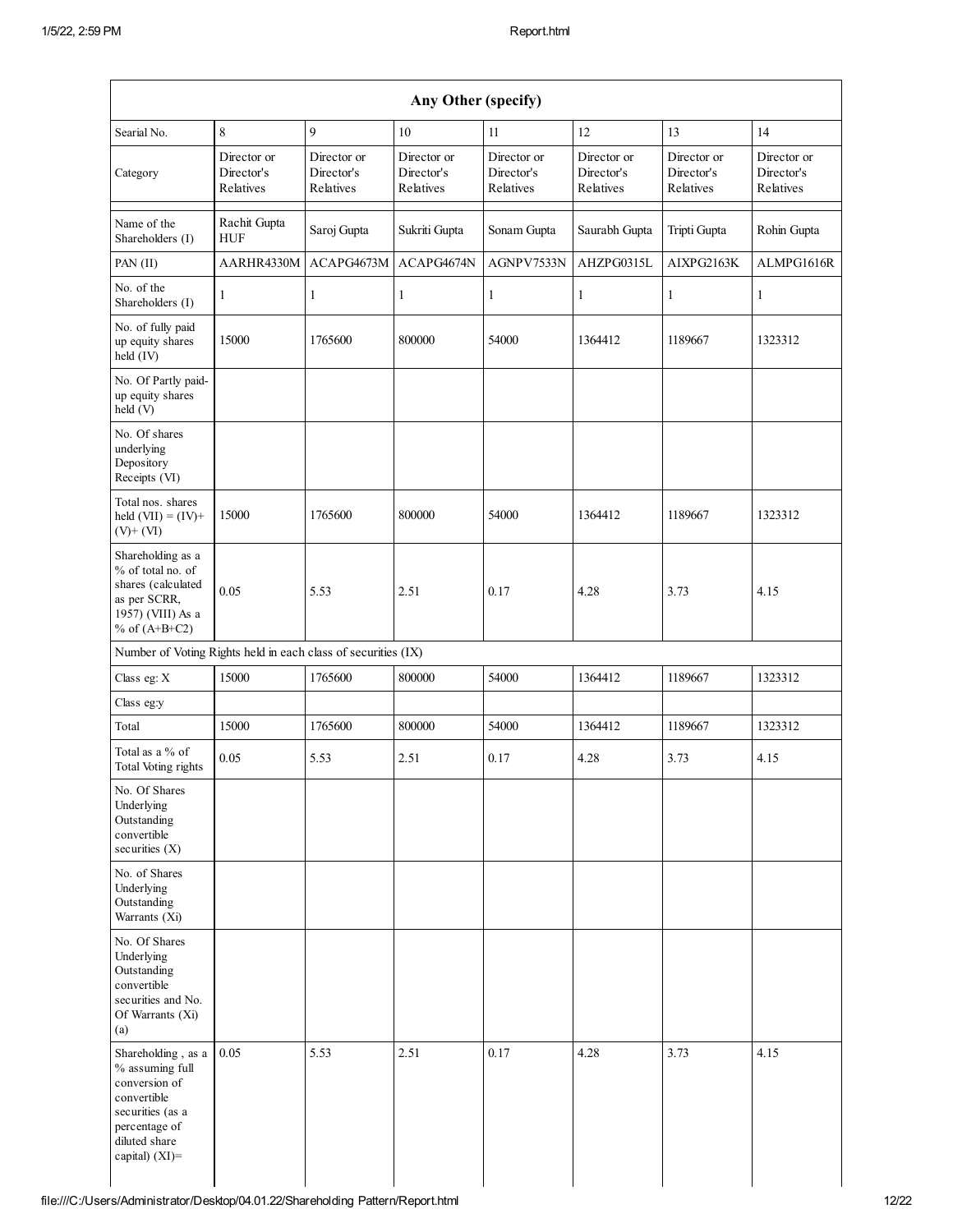| 1/5/22, 2:59 PM |                                                                    |                   |                   |                   | Report.html       |                   |                   |                   |  |  |  |
|-----------------|--------------------------------------------------------------------|-------------------|-------------------|-------------------|-------------------|-------------------|-------------------|-------------------|--|--|--|
|                 | $(VII)+(X)$ As a %<br>of $(A+B+C2)$                                |                   |                   |                   |                   |                   |                   |                   |  |  |  |
|                 | Number of Locked in shares (XII)                                   |                   |                   |                   |                   |                   |                   |                   |  |  |  |
|                 | No. $(a)$                                                          |                   |                   |                   |                   |                   |                   |                   |  |  |  |
|                 | As a % of total<br>Shares held (b)                                 |                   |                   |                   |                   |                   |                   |                   |  |  |  |
|                 | Number of Shares pledged or otherwise encumbered (XIII)            |                   |                   |                   |                   |                   |                   |                   |  |  |  |
|                 | No. $(a)$                                                          | $\overline{0}$    | $\mathbf{0}$      | $\mathbf{0}$      | $\mathbf{0}$      | $\mathbf{0}$      | 300000            | $\mathbf{0}$      |  |  |  |
|                 | As a % of total<br>Shares held (b)                                 | $\overline{0}$    | $\mathbf{0}$      | $\mathbf{0}$      | $\mathbf{0}$      | $\boldsymbol{0}$  | 25.22             | $\overline{0}$    |  |  |  |
|                 | Number of equity<br>shares held in<br>dematerialized<br>form (XIV) | 15000             | 1765600           | 800000            | 54000             | 1364412           | 1189667           | 1323312           |  |  |  |
|                 | Reason for not providing PAN                                       |                   |                   |                   |                   |                   |                   |                   |  |  |  |
|                 | Reason for not<br>providing PAN                                    |                   |                   |                   |                   |                   |                   |                   |  |  |  |
|                 | Shareholder type                                                   | Promoter<br>Group | Promoter<br>Group | Promoter<br>Group | Promoter<br>Group | Promoter<br>Group | Promoter<br>Group | Promoter<br>Group |  |  |  |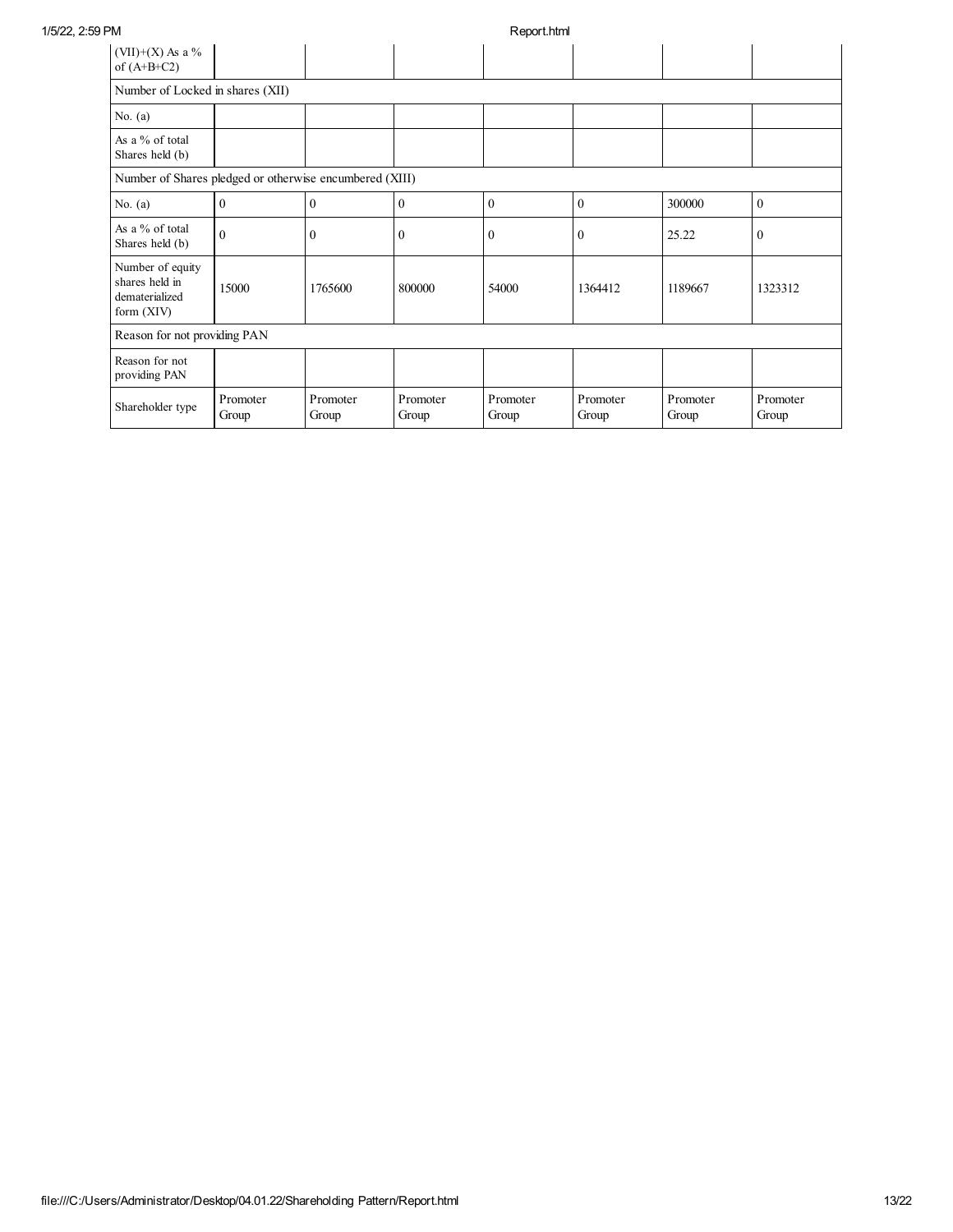| Any Other (specify)                                                                                                                                                                     |                                                               |                                     |                                     |                                     |                          |  |  |  |
|-----------------------------------------------------------------------------------------------------------------------------------------------------------------------------------------|---------------------------------------------------------------|-------------------------------------|-------------------------------------|-------------------------------------|--------------------------|--|--|--|
| Searial No.                                                                                                                                                                             | 15                                                            | 16                                  | 17                                  | 18                                  |                          |  |  |  |
| Category                                                                                                                                                                                | Director or Director's<br>Relatives                           | Director or Director's<br>Relatives | Director or Director's<br>Relatives | Director or Director's<br>Relatives | Click here to go<br>back |  |  |  |
| Name of the<br>Shareholders (I)                                                                                                                                                         | Rachit Gupta                                                  | Prerna Gupta                        | Agam Gupta                          | Prachi Gupta                        |                          |  |  |  |
| PAN (II)                                                                                                                                                                                | AMRPG7143B                                                    | AYGPG3569A                          | BDLPG3156N                          | CBPPS3976P                          | Total                    |  |  |  |
| No. of the<br>Shareholders (I)                                                                                                                                                          | $\mathbf{1}$                                                  | $\mathbf{1}$                        | $\mathbf{1}$                        | $\mathbf{1}$                        | 18                       |  |  |  |
| No. of fully paid<br>up equity shares<br>held (IV)                                                                                                                                      | 1700400                                                       | 23200                               | 667300                              | 38000                               | 12580866                 |  |  |  |
| No. Of Partly paid-<br>up equity shares<br>held (V)                                                                                                                                     |                                                               |                                     |                                     |                                     |                          |  |  |  |
| No. Of shares<br>underlying<br>Depository<br>Receipts (VI)                                                                                                                              |                                                               |                                     |                                     |                                     |                          |  |  |  |
| Total nos. shares<br>held $(VII) = (IV) +$<br>$(V)$ + $(VI)$                                                                                                                            | 1700400                                                       | 23200                               | 667300                              | 38000                               | 12580866                 |  |  |  |
| Shareholding as a<br>% of total no. of<br>shares (calculated<br>as per SCRR,<br>1957) (VIII) As a<br>% of $(A+B+C2)$                                                                    | 5.33                                                          | 0.07                                | 2.09                                | 0.12                                | 39.43                    |  |  |  |
|                                                                                                                                                                                         | Number of Voting Rights held in each class of securities (IX) |                                     |                                     |                                     |                          |  |  |  |
| Class eg: X                                                                                                                                                                             | 1700400                                                       | 23200                               | 667300                              | 38000                               | 12580866                 |  |  |  |
| Class eg:y                                                                                                                                                                              |                                                               |                                     |                                     |                                     |                          |  |  |  |
| Total                                                                                                                                                                                   | 1700400                                                       | 23200                               | 667300                              | 38000                               | 12580866                 |  |  |  |
| Total as a % of<br>Total Voting rights                                                                                                                                                  | 5.33                                                          | 0.07                                | 2.09                                | 0.12                                | 39.43                    |  |  |  |
| No. Of Shares<br>Underlying<br>Outstanding<br>convertible<br>securities $(X)$                                                                                                           |                                                               |                                     |                                     |                                     |                          |  |  |  |
| No. of Shares<br>Underlying<br>Outstanding<br>Warrants (Xi)                                                                                                                             |                                                               |                                     |                                     |                                     |                          |  |  |  |
| No. Of Shares<br>Underlying<br>Outstanding<br>convertible<br>securities and No.<br>Of Warrants (Xi)<br>(a)                                                                              |                                                               |                                     |                                     |                                     |                          |  |  |  |
| Shareholding, as a<br>% assuming full<br>conversion of<br>convertible<br>securities (as a<br>percentage of<br>diluted share<br>capital) $(XI)$ =<br>$(VII)+(X)$ As a %<br>of $(A+B+C2)$ | 5.33                                                          | 0.07                                | 2.09                                | 0.12                                | 39.43                    |  |  |  |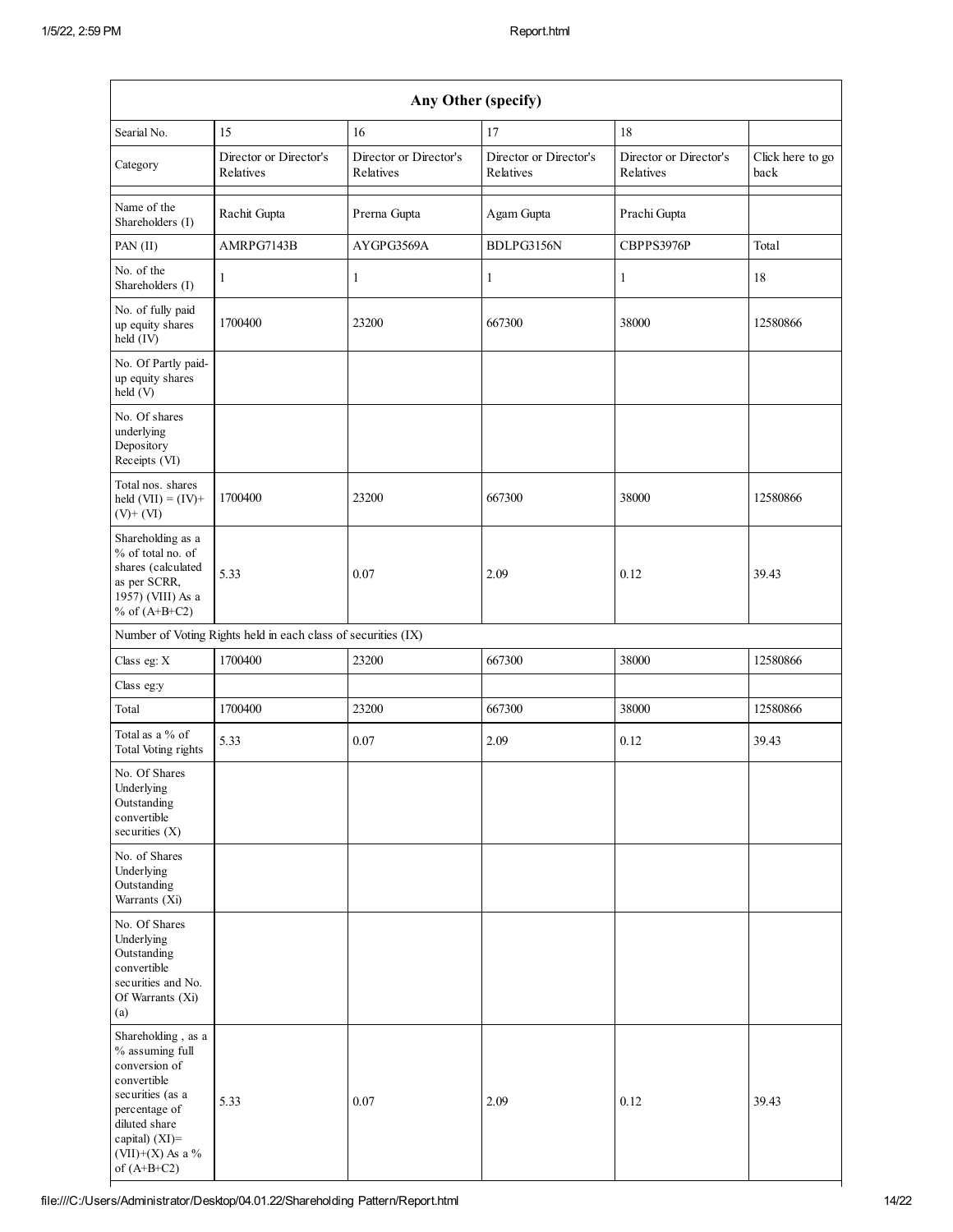| Number of Locked in shares (XII)                                     |                |                |                |                |          |  |  |  |  |
|----------------------------------------------------------------------|----------------|----------------|----------------|----------------|----------|--|--|--|--|
| No. $(a)$                                                            |                |                |                |                |          |  |  |  |  |
| As a % of total<br>Shares held (b)                                   |                |                |                |                |          |  |  |  |  |
| Number of Shares pledged or otherwise encumbered (XIII)              |                |                |                |                |          |  |  |  |  |
| No. $(a)$                                                            | $\theta$       | $\theta$       | 300000         | $\theta$       | 1238000  |  |  |  |  |
| As a % of total<br>Shares held (b)                                   | $\Omega$       | 0              | 44.96          | $\theta$       | 9.84     |  |  |  |  |
| Number of equity<br>shares held in<br>dematerialized<br>form $(XIV)$ | 1700400        | 23200          | 667300         | 38000          | 12580866 |  |  |  |  |
| Reason for not providing PAN                                         |                |                |                |                |          |  |  |  |  |
| Reason for not<br>providing PAN                                      |                |                |                |                |          |  |  |  |  |
| Shareholder type                                                     | Promoter Group | Promoter Group | Promoter Group | Promoter Group |          |  |  |  |  |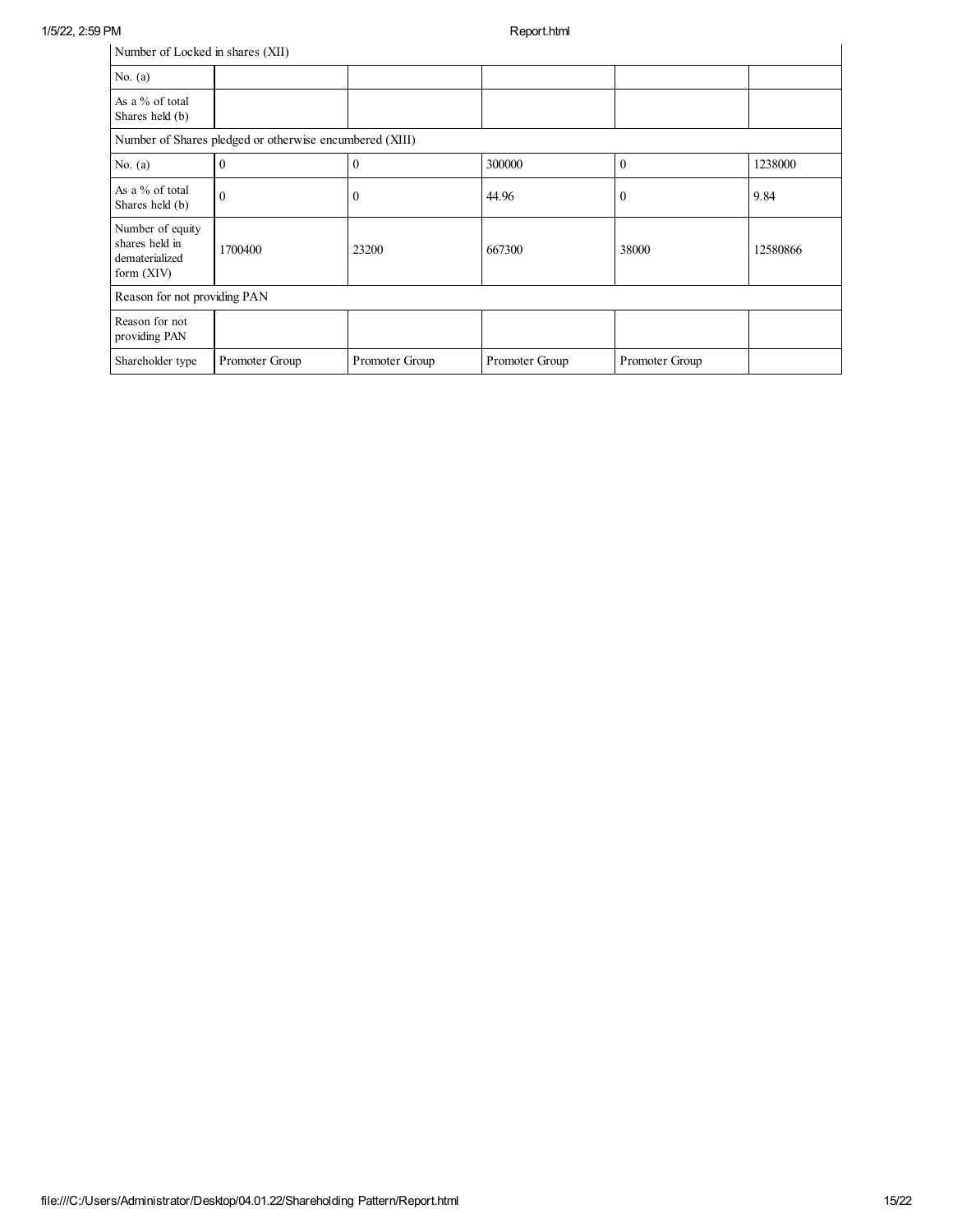| Individuals - ii. Individual shareholders holding nominal share capital in excess of Rs. 2 lakhs.                                                                                       |                                                               |                             |                                              |                                      |                                                  |                          |  |
|-----------------------------------------------------------------------------------------------------------------------------------------------------------------------------------------|---------------------------------------------------------------|-----------------------------|----------------------------------------------|--------------------------------------|--------------------------------------------------|--------------------------|--|
| Searial No.                                                                                                                                                                             | $\mathbf{1}$                                                  | $\overline{c}$              | $\overline{\mathbf{3}}$                      | $\overline{4}$                       | 5                                                |                          |  |
| Name of the<br>Shareholders (I)                                                                                                                                                         | <b>KAMLESH</b><br>VADILAL SHAH                                | <b>MANJU DEVI</b><br>BIHANI | <b>NITA</b><br><b>KAMLESH</b><br><b>SHAH</b> | <b>SHYAM SUNDAR</b><br><b>BIHANI</b> | <b>VIJAY</b><br><b>GIRDHARLAL</b><br><b>VORA</b> | Click here to<br>go back |  |
| PAN (II)                                                                                                                                                                                | ABUPS6082R                                                    | AECPB6349D                  | APVPS7757L                                   | ADVPB4175F                           | AABPV0533C                                       | Total                    |  |
| No. of fully paid<br>up equity shares<br>held (IV)                                                                                                                                      | 675919                                                        | 477200                      | 652145                                       | 632000                               | 685000                                           | 3122264                  |  |
| No. Of Partly paid-<br>up equity shares<br>held (V)                                                                                                                                     |                                                               |                             |                                              |                                      |                                                  |                          |  |
| No. Of shares<br>underlying<br>Depository<br>Receipts (VI)                                                                                                                              |                                                               |                             |                                              |                                      |                                                  |                          |  |
| Total nos. shares<br>held $(VII) = (IV) +$<br>$(V)+(VI)$                                                                                                                                | 675919                                                        | 477200                      | 652145                                       | 632000                               | 685000                                           | 3122264                  |  |
| Shareholding as a<br>% of total no. of<br>shares (calculated<br>as per SCRR,<br>1957) (VIII) As a<br>% of $(A+B+C2)$                                                                    | 2.12                                                          | 1.5                         | 2.04                                         | 1.98                                 | 2.15                                             | 9.79                     |  |
|                                                                                                                                                                                         | Number of Voting Rights held in each class of securities (IX) |                             |                                              |                                      |                                                  |                          |  |
| Class eg: X                                                                                                                                                                             | 675919                                                        | 477200                      | 652145                                       | 632000                               | 685000                                           | 3122264                  |  |
| Class eg:y                                                                                                                                                                              |                                                               |                             |                                              |                                      |                                                  |                          |  |
| Total                                                                                                                                                                                   | 675919                                                        | 477200                      | 652145                                       | 632000                               | 685000                                           | 3122264                  |  |
| Total as a % of<br>Total Voting rights                                                                                                                                                  | 2.12                                                          | 1.5                         | 2.04                                         | 1.98                                 | 2.15                                             | 9.79                     |  |
| No. Of Shares<br>Underlying<br>Outstanding<br>convertible<br>securities $(X)$                                                                                                           |                                                               |                             |                                              |                                      |                                                  |                          |  |
| No. of Shares<br>Underlying<br>Outstanding<br>Warrants (Xi)                                                                                                                             |                                                               |                             |                                              |                                      |                                                  |                          |  |
| No. Of Shares<br>Underlying<br>Outstanding<br>convertible<br>securities and No.<br>Of Warrants (Xi)<br>(a)                                                                              |                                                               |                             |                                              |                                      |                                                  |                          |  |
| Shareholding, as a<br>% assuming full<br>conversion of<br>convertible<br>securities (as a<br>percentage of<br>diluted share<br>capital) $(XI)$ =<br>$(VII)+(X)$ As a %<br>of $(A+B+C2)$ | 2.12                                                          | 1.5                         | 2.04                                         | 1.98                                 | 2.15                                             | 9.79                     |  |
| Number of Locked in shares (XII)                                                                                                                                                        |                                                               |                             |                                              |                                      |                                                  |                          |  |
| No. $(a)$                                                                                                                                                                               |                                                               |                             |                                              |                                      |                                                  |                          |  |
| As a % of total                                                                                                                                                                         |                                                               |                             |                                              |                                      |                                                  |                          |  |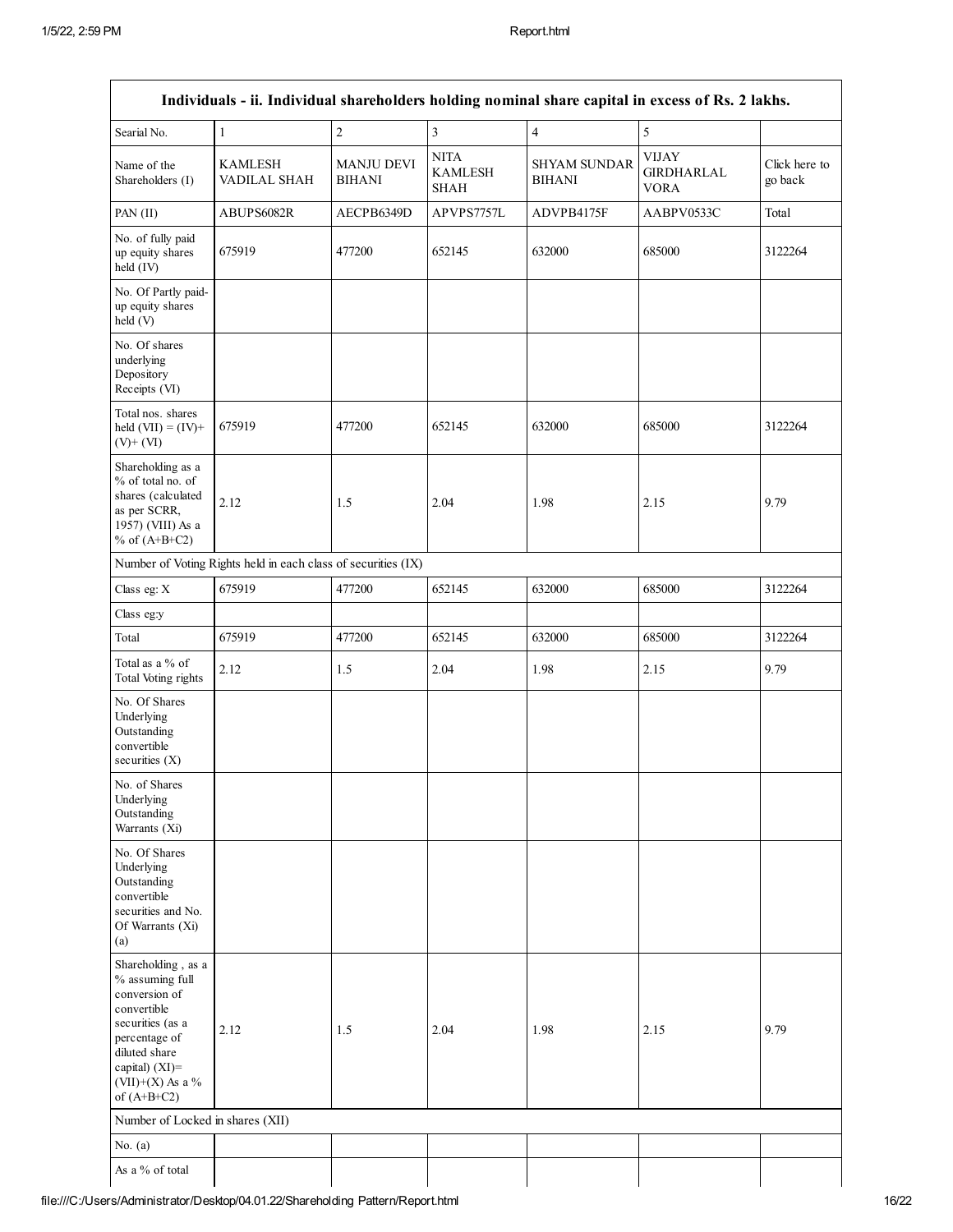| Shares held (b)                                                      |        |        |        |        |        |         |  |  |
|----------------------------------------------------------------------|--------|--------|--------|--------|--------|---------|--|--|
| Number of equity<br>shares held in<br>dematerialized<br>form $(XIV)$ | 675919 | 477200 | 652145 | 632000 | 685000 | 3122264 |  |  |
| Reason for not providing PAN                                         |        |        |        |        |        |         |  |  |
| Reason for not<br>providing PAN                                      |        |        |        |        |        |         |  |  |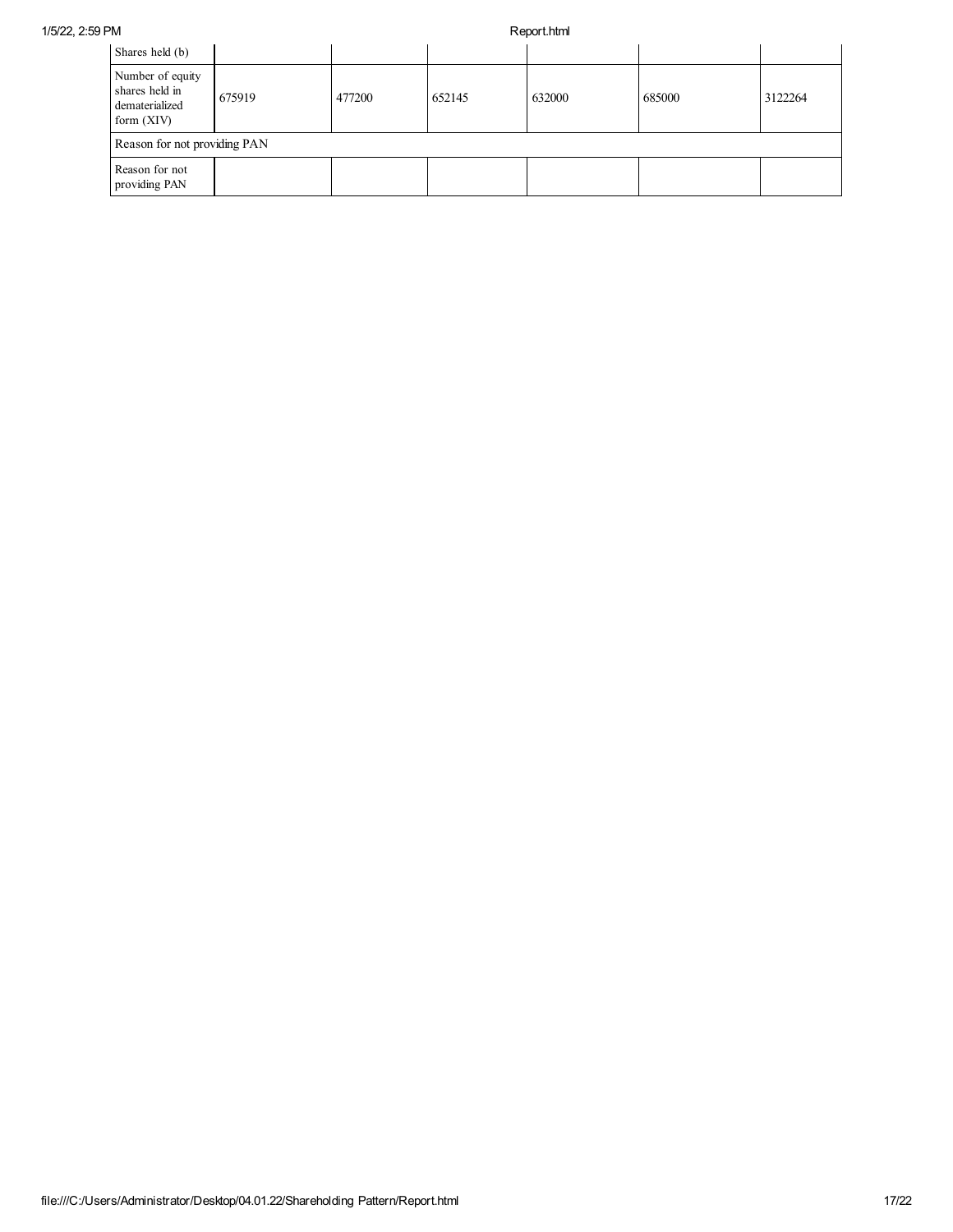| Searial No.                                                                                                                 | 1                          | $\overline{2}$      | $\overline{\mathbf{3}}$ | $\overline{4}$               | 5                                            | 6                                            | $\boldsymbol{7}$                             |
|-----------------------------------------------------------------------------------------------------------------------------|----------------------------|---------------------|-------------------------|------------------------------|----------------------------------------------|----------------------------------------------|----------------------------------------------|
| Category                                                                                                                    | <b>Bodies</b><br>Corporate | Clearing<br>Members | <b>HUF</b>              | Non-Resident<br>Indian (NRI) | <b>Bodies Corporate</b>                      | <b>Bodies Corporate</b>                      | <b>HUF</b>                                   |
| Category / More<br>than 1 percentage                                                                                        | Category                   | Category            |                         | Category Category            | More than 1<br>percentage of<br>shareholding | More than 1<br>percentage of<br>shareholding | More than 1<br>percentage of<br>shareholding |
| Name of the<br>Shareholders (I)                                                                                             |                            |                     |                         |                              | <b>ARIKA SECURITIES</b><br>PRIVATE LIMITED   | <b>COLO SECURITIES</b><br>PRIVATE LIMITED    | <b>KAMLESH V</b><br><b>SHAH HUF</b>          |
| PAN (II)                                                                                                                    |                            |                     |                         |                              | AAVCA2798M                                   | AAJCC4467H                                   | AADHK7336N                                   |
| No. of the<br>Shareholders (I)                                                                                              | 70                         | 66                  | 222                     | 214                          | $\mathbf{1}$                                 | 1                                            | $\mathbf{1}$                                 |
| No. of fully paid<br>up equity shares<br>$held$ (IV)                                                                        | 2661249                    | 31145               | 2045191                 | 56833                        | 1185118                                      | 614882                                       | 527995                                       |
| No. Of Partly paid-<br>up equity shares<br>held(V)                                                                          |                            |                     |                         |                              |                                              |                                              |                                              |
| No. Of shares<br>underlying<br>Depository<br>Receipts (VI)                                                                  |                            |                     |                         |                              |                                              |                                              |                                              |
| Total nos. shares<br>held $(VII) = (IV) +$<br>$(V)$ + $(VI)$                                                                | 2661249                    | 31145               | 2045191                 | 56833                        | 1185118                                      | 614882                                       | 527995                                       |
| Shareholding as a<br>% of total no. of<br>shares (calculated<br>as per SCRR,<br>1957) (VIII) As a<br>% of $(A+B+C2)$        | 8.34                       | 0.1                 | 6.41                    | 0.18                         | 3.71                                         | 1.93                                         | 1.65                                         |
| Number of Voting Rights held in each class of securities (IX)                                                               |                            |                     |                         |                              |                                              |                                              |                                              |
| Class eg: X                                                                                                                 | 2661249                    | 31145               | 2045191                 | 56833                        | 1185118                                      | 614882                                       | 527995                                       |
| Class eg:y                                                                                                                  |                            |                     |                         |                              |                                              |                                              |                                              |
| Total                                                                                                                       | 2661249                    | 31145               | 2045191                 | 56833                        | 1185118                                      | 614882                                       | 527995                                       |
| Total as a % of<br>Total Voting rights                                                                                      | 8.34                       | 0.1                 | 6.41                    | $0.18\,$                     | 3.71                                         | 1.93                                         | 1.65                                         |
| No. Of Shares<br>Underlying<br>Outstanding<br>convertible<br>securities (X)                                                 |                            |                     |                         |                              |                                              |                                              |                                              |
| No. of Shares<br>Underlying<br>Outstanding<br>Warrants (Xi)                                                                 |                            |                     |                         |                              |                                              |                                              |                                              |
| No. Of Shares<br>Underlying<br>Outstanding<br>convertible<br>securities and No.<br>Of Warrants (Xi)<br>(a)                  |                            |                     |                         |                              |                                              |                                              |                                              |
| Shareholding, as a<br>% assuming full<br>conversion of<br>convertible<br>securities (as a<br>percentage of<br>diluted share | 8.34                       | 0.1                 | 6.41                    | 0.18                         | 3.71                                         | 1.93                                         | 1.65                                         |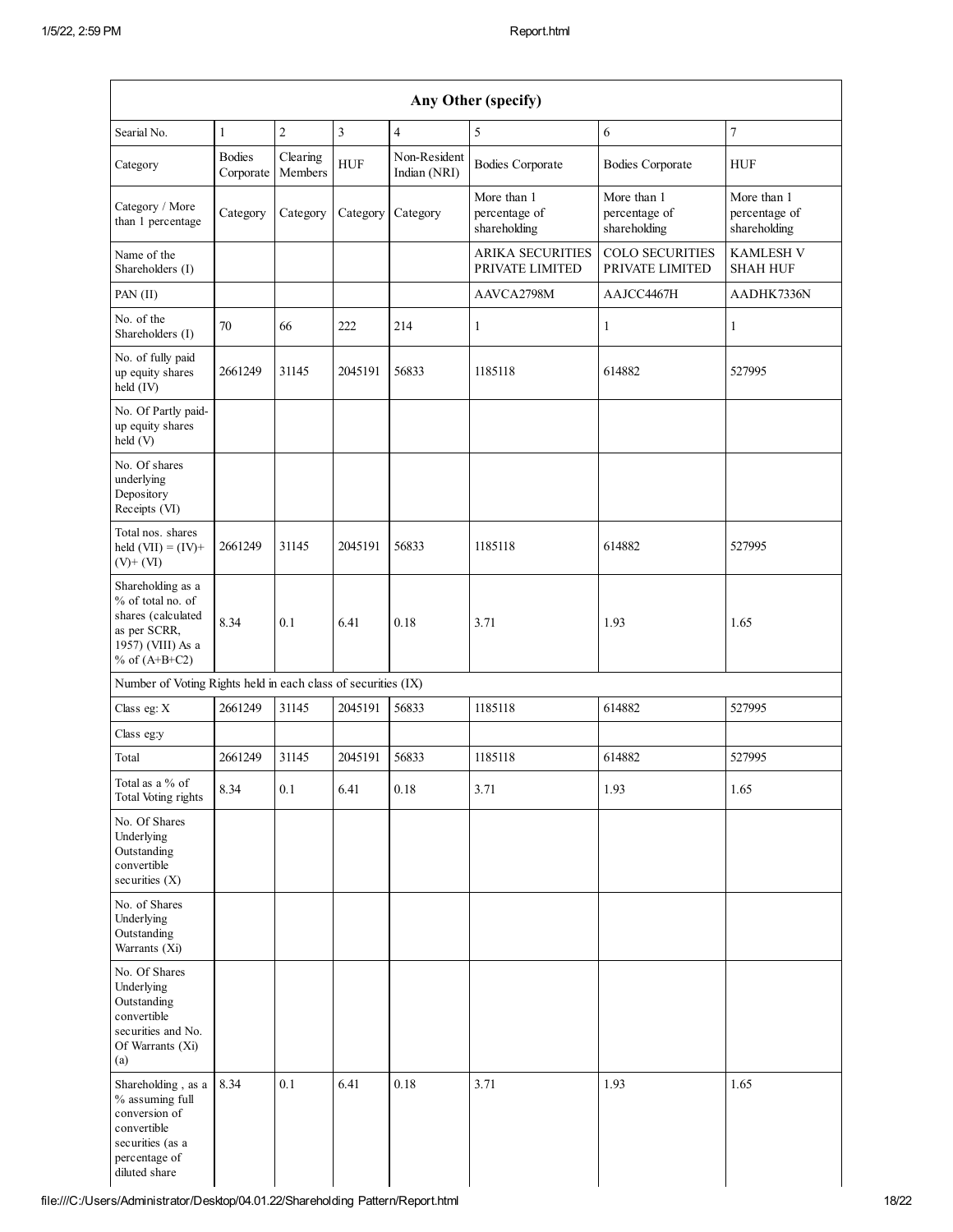| 1/5/22, 2:59 PM |                                                                      |         |       | Report.html |       |         |        |        |  |
|-----------------|----------------------------------------------------------------------|---------|-------|-------------|-------|---------|--------|--------|--|
|                 | capital) $(XI)$ =<br>$(VII)+(X)$ As a %<br>of $(A+B+C2)$             |         |       |             |       |         |        |        |  |
|                 | Number of Locked in shares (XII)                                     |         |       |             |       |         |        |        |  |
|                 | No. $(a)$                                                            |         |       |             |       |         |        |        |  |
|                 | As a % of total<br>Shares held (b)                                   |         |       |             |       |         |        |        |  |
|                 | Number of equity<br>shares held in<br>dematerialized<br>form $(XIV)$ | 2661249 | 31145 | 2045191     | 56833 | 1185118 | 614882 | 527995 |  |
|                 | Reason for not providing PAN                                         |         |       |             |       |         |        |        |  |
|                 | Reason for not<br>providing PAN                                      |         |       |             |       |         |        |        |  |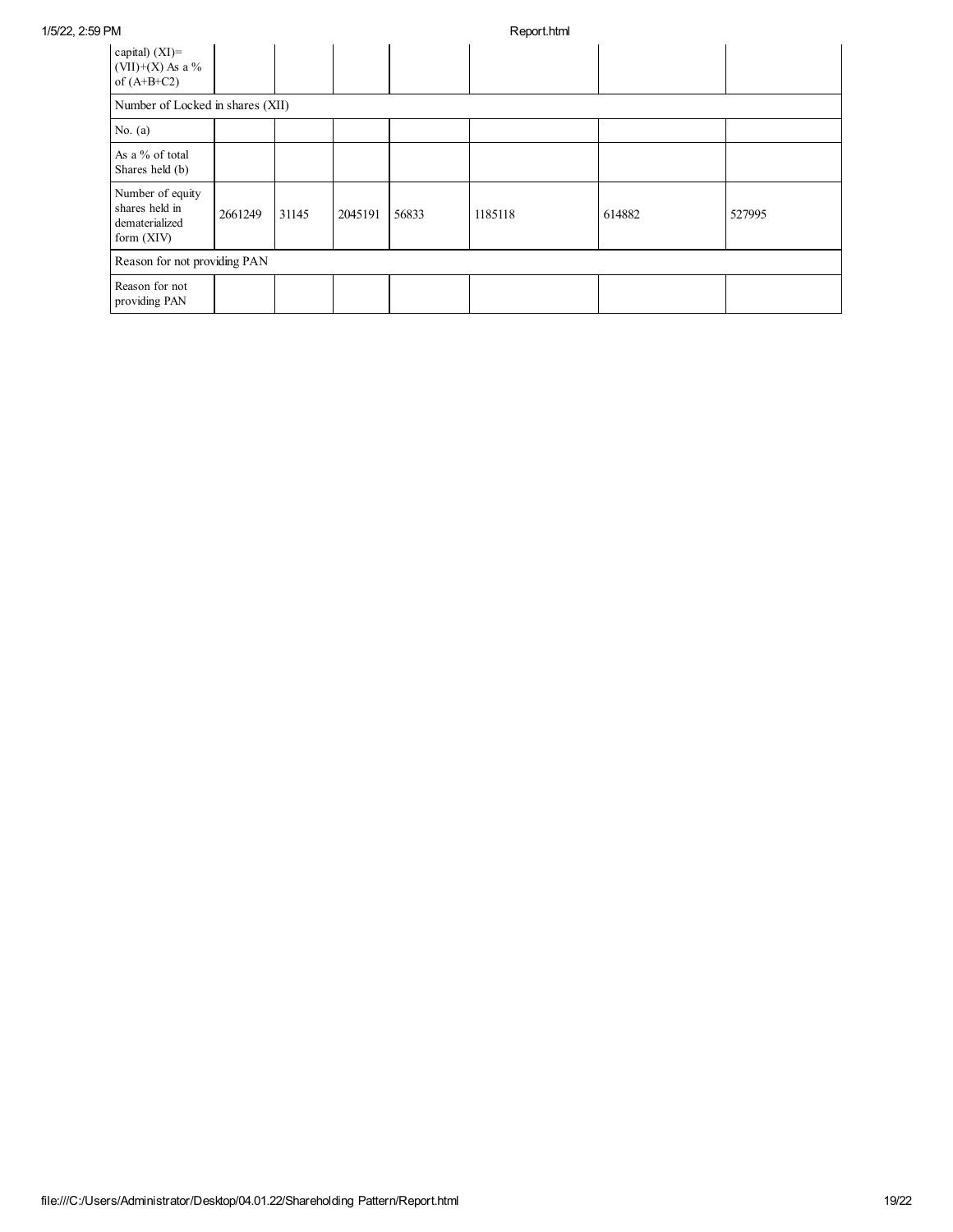|                                                                                                                                               |                                                               | Any Other (specify)                    |                       |
|-----------------------------------------------------------------------------------------------------------------------------------------------|---------------------------------------------------------------|----------------------------------------|-----------------------|
| Searial No.                                                                                                                                   | 8                                                             | 9                                      |                       |
| Category                                                                                                                                      | <b>HUF</b>                                                    | <b>HUF</b>                             |                       |
| Category / More<br>than 1 percentage                                                                                                          | More than 1 percentage of shareholding                        | More than 1 percentage of shareholding |                       |
| Name of the<br>Shareholders (I)                                                                                                               | <b>SURESH G VORA HUF</b>                                      | <b>VIJAY G VORA HUF</b>                | Click here to go back |
| PAN (II)                                                                                                                                      | AADHS8270F                                                    | AAAHV2454F                             | Total                 |
| No. of the<br>Shareholders (I)                                                                                                                | $\mathbf{1}$                                                  | $\mathbf{1}$                           | 572                   |
| No. of fully paid<br>up equity shares<br>held (IV)                                                                                            | 409000                                                        | 484200                                 | 4794418               |
| No. Of Partly paid-<br>up equity shares<br>held (V)                                                                                           |                                                               |                                        |                       |
| No. Of shares<br>underlying<br>Depository<br>Receipts (VI)                                                                                    |                                                               |                                        |                       |
| Total nos. shares<br>held $(VII) = (IV) +$<br>$(V)$ + $(VI)$                                                                                  | 409000                                                        | 484200                                 | 4794418               |
| Shareholding as a<br>% of total no. of<br>shares (calculated<br>as per SCRR,<br>1957) (VIII) As a<br>% of $(A+B+C2)$                          | 1.28                                                          | 1.52                                   | 15.03                 |
|                                                                                                                                               | Number of Voting Rights held in each class of securities (IX) |                                        |                       |
| Class eg: X                                                                                                                                   | 409000                                                        | 484200                                 | 4794418               |
| Class eg:y                                                                                                                                    |                                                               |                                        |                       |
| Total                                                                                                                                         | 409000                                                        | 484200                                 | 4794418               |
| Total as a % of<br>Total Voting rights                                                                                                        | 1.28                                                          | 1.52                                   | 15.03                 |
| No. Of Shares<br>Underlying<br>Outstanding<br>convertible<br>securities (X)                                                                   |                                                               |                                        |                       |
| No. of Shares<br>Underlying<br>Outstanding<br>Warrants (Xi)                                                                                   |                                                               |                                        |                       |
| No. Of Shares<br>Underlying<br>Outstanding<br>convertible<br>securities and No.<br>Of Warrants (Xi)<br>(a)                                    |                                                               |                                        |                       |
| Shareholding, as a<br>% assuming full<br>conversion of<br>convertible<br>securities (as a<br>percentage of<br>diluted share<br>capital) (XI)= | 1.28                                                          | 1.52                                   | 15.03                 |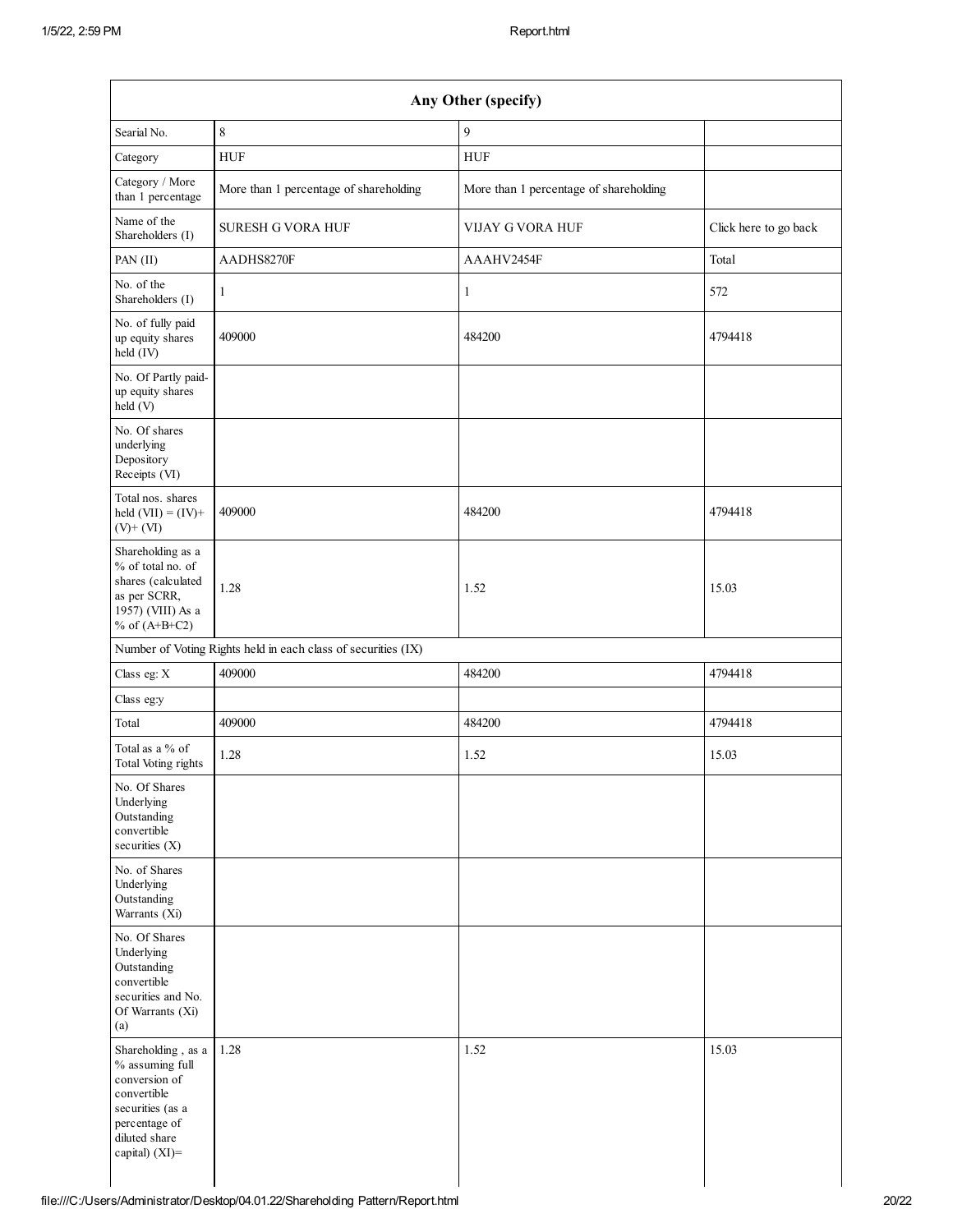| $(VII)+(X)$ As a %<br>of $(A+B+C2)$                                  |        |        |         |  |  |  |  |  |
|----------------------------------------------------------------------|--------|--------|---------|--|--|--|--|--|
| Number of Locked in shares (XII)                                     |        |        |         |  |  |  |  |  |
| No. $(a)$                                                            |        |        |         |  |  |  |  |  |
| As a % of total<br>Shares held (b)                                   |        |        |         |  |  |  |  |  |
| Number of equity<br>shares held in<br>dematerialized<br>form $(XIV)$ | 409000 | 484200 | 4794418 |  |  |  |  |  |
| Reason for not providing PAN                                         |        |        |         |  |  |  |  |  |
| Reason for not<br>providing PAN                                      |        |        |         |  |  |  |  |  |